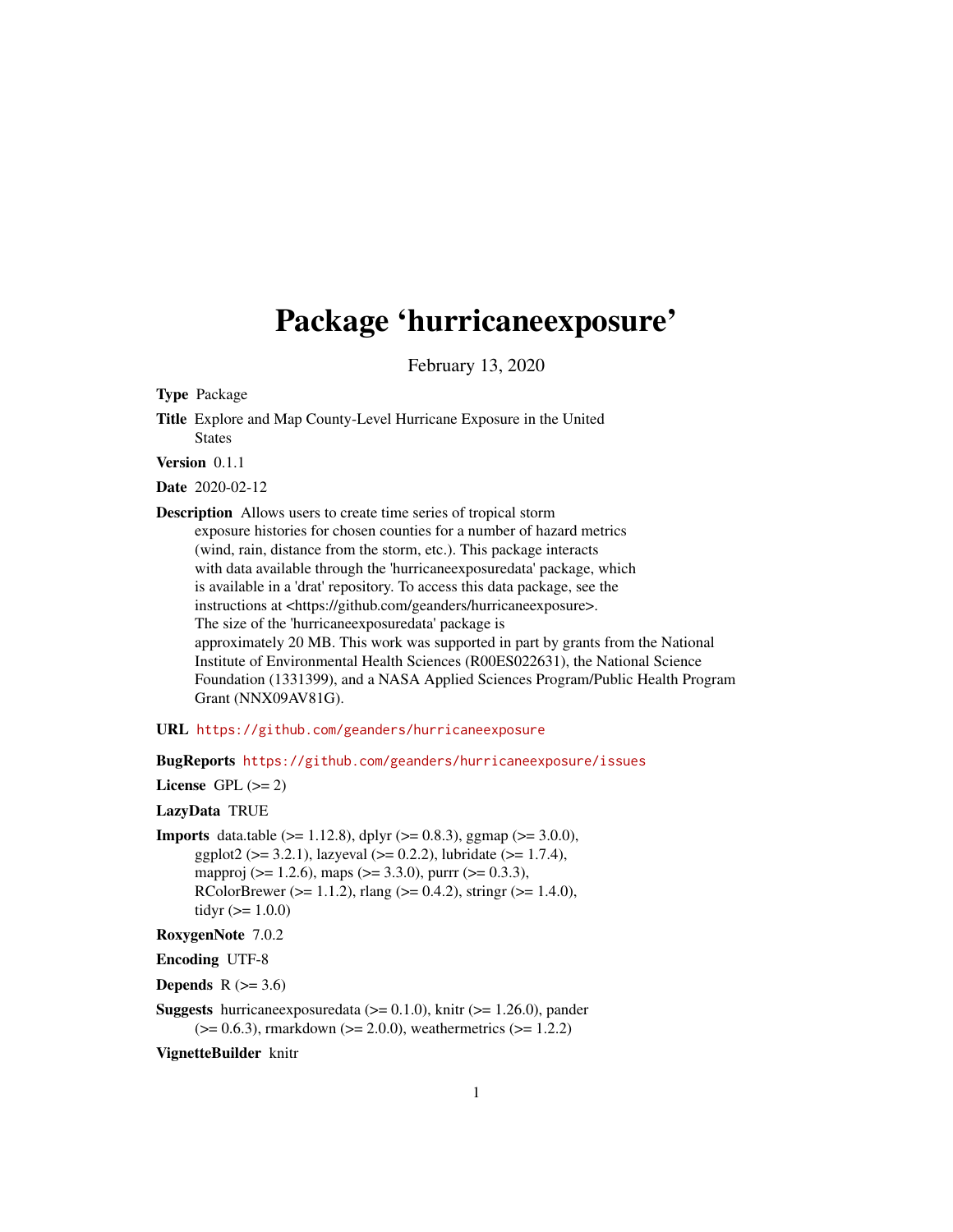Additional\_repositories https://geanders.github.io/drat

Language en-US

NeedsCompilation no

Author Brooke Anderson [aut, cre], Meilin Yan [aut], Joshua Ferreri [aut], William Crosson [ctb], Mohammad Al-Hamdan [ctb], Andrea Schumacher [ctb], Dirk Eddelbuettel [ctb]

Maintainer Brooke Anderson <br/>brooke.anderson@colostate.edu>

Repository CRAN

Date/Publication 2020-02-13 14:30:02 UTC

### R topics documented:

|     | 3              |
|-----|----------------|
|     | $\overline{4}$ |
|     | 5              |
|     | $\overline{7}$ |
|     | $\mathbf Q$    |
| -10 |                |
| 11  |                |
| 13  |                |
| 14  |                |
| 15  |                |
| 16  |                |
| 17  |                |
| 17  |                |
| -19 |                |
| 20  |                |
| 21  |                |
| 22  |                |
| 23  |                |
| 24  |                |
| 25  |                |
| 26  |                |
| 28  |                |
| 29  |                |
| 31  |                |
|     |                |

**Index** [34](#page-33-0)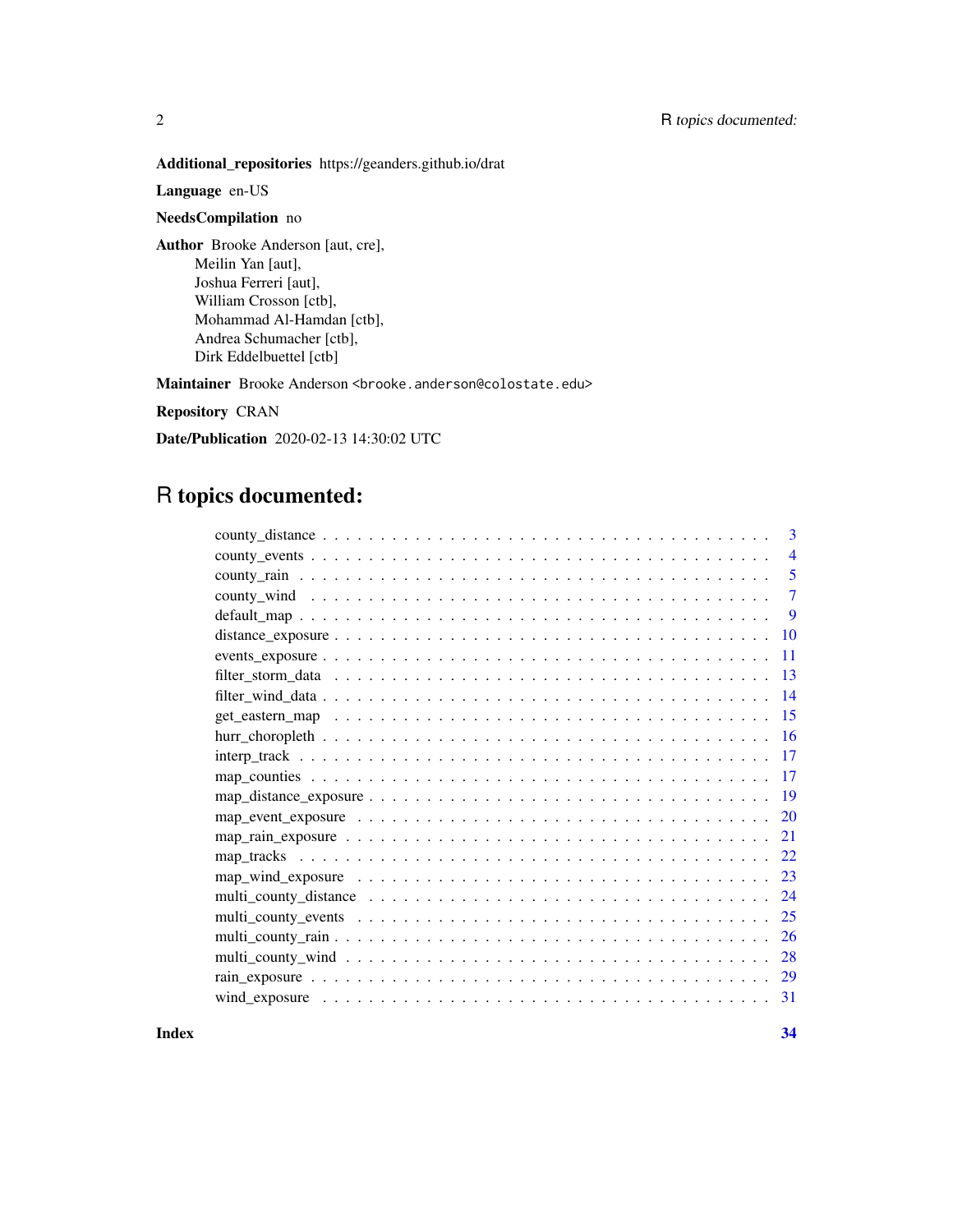<span id="page-2-0"></span>

#### Description

This function takes a list of US counties,based on their 5-digit Federal Information Processing Standard (FIPS) codes, boundaries on the range of years to be considered, and thresholds for distance between each county and the storm track for the county to be considered "exposed" to the storm. Based on these inputs, the function returns a dataframe with the subset of Atlantic basin storms meeting those criteria for each of the listed counties.

#### Usage

```
county_distance(counties, start_year, end_year, dist_limit)
```
#### Arguments

| counties   | Character vector of the five-digit Federal Information Processing Standard (FIPS)<br>codes for counties for which the user wants to determine storm exposure.          |
|------------|------------------------------------------------------------------------------------------------------------------------------------------------------------------------|
| start_year | Four-digit integer with first year to consider.                                                                                                                        |
| end_year   | Four-digit integer with last year to consider.                                                                                                                         |
| dist_limit | Maximum distance, in kilometers, of how close the storm track must come to<br>the county's population mean center to classify the county as "exposed" to the<br>storm. |

#### Details

For more information on how distances between counties and storm tracks are calculated for this function, see the documentation for the closest\_dist dataset that comes with this package.

#### Value

Returns a dataframe with a row for each county-storm pair and with columns for:

- storm\_id: Unique storm identifier with the storm name and year, separated by a hyphen(e.g., "Alberto-1988", "Katrina-2005")
- fips: County's 5-digit Federal Information Processing Standard (FIPS) code
- closest\_date: Date (based on local time) of the closest approach of the storm to the county's population mean center.
- storm\_dist: Minimum distance (in kilometers) between the storm's track and the county's population mean center.
- local\_time: Local time of the closest approach of the storm to the county's population mean center, based on storm tracks linearly interpolated to 15-minute increments.
- closest\_time\_utc: Time, in UTC, of the closest approach of the storm to the county's population mean center, based on storm tracks linearly interpolated to 15-minute increments.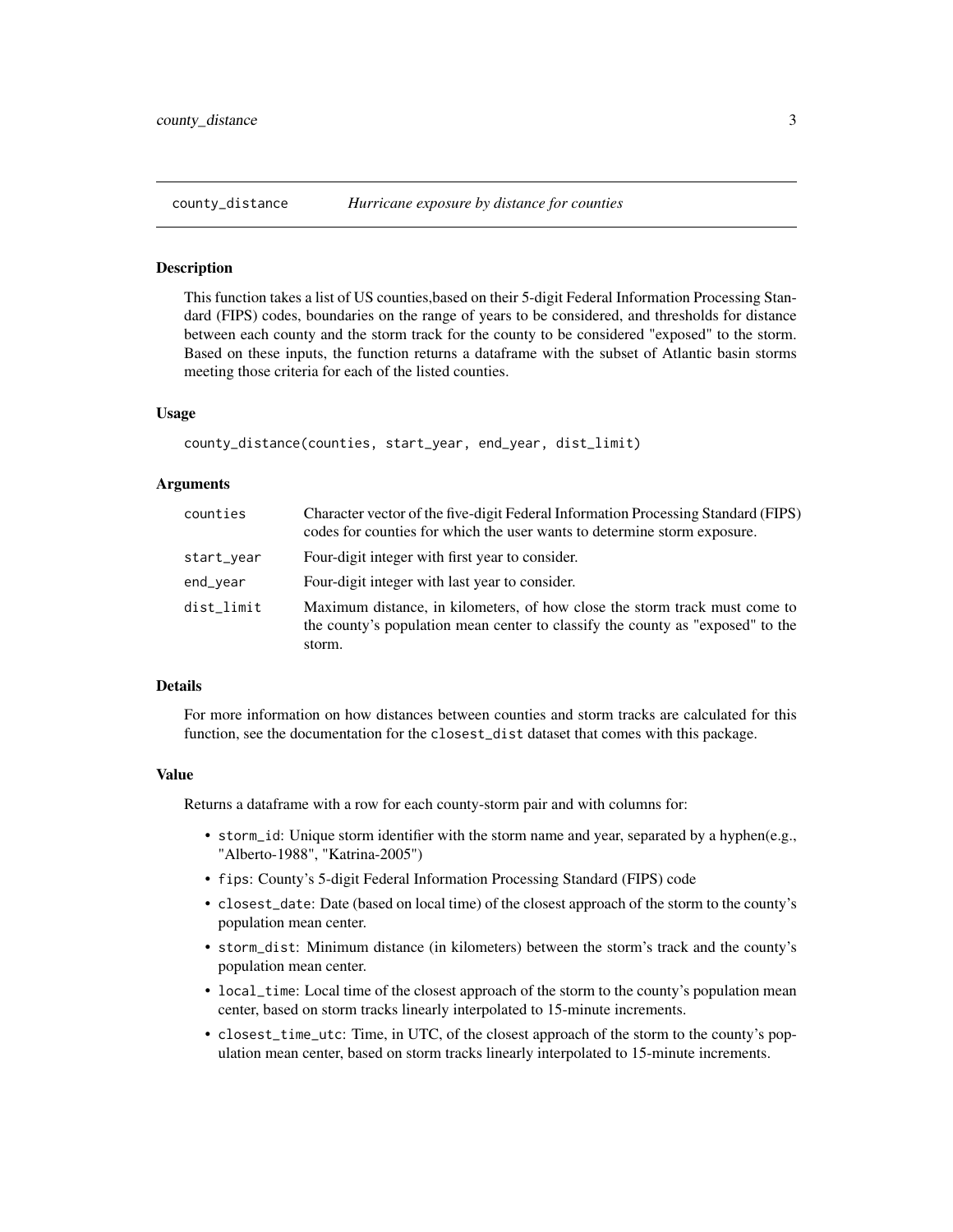#### <span id="page-3-0"></span>Note

Only counties in states in the eastern half of the United States can be processed by this function.

#### Examples

```
# Ensure that data package is available before running the example.
# If it is not, see the `hurricaneexposure` package vignette for details
# on installing the required data package.
if (requireNamespace("hurricaneexposuredata", quietly = TRUE)) {
 county_distance(counties = c("22071", "51700"),
              start_year = 1995, end_year = 2005,
              dist<sup>1</sup>= 75}
```
county\_events *Find events for storms by county*

#### Description

Takes a list of US counties, based on their 5-digit Federal Information Processing Standard (FIPS) codes, boundaries on the range of years to be considered, and the type of event (e.g., "flood", "tornado") and returns a list of all storms with listings for that type of event for the counties. This output is based on listings in the NOAA Storm Events database. See the help documentation for the storm\_events dataset for more information and references on the data source used by this function.

#### Usage

```
county_events(counties, start_year, end_year, event_type)
```
#### Arguments

| counties   | Character vector of the five-digit Federal Information Processing Standard (FIPS)<br>codes for counties for which the user wants to determine storm exposure. |  |
|------------|---------------------------------------------------------------------------------------------------------------------------------------------------------------|--|
| start_year | Four-digit integer with first year to consider.                                                                                                               |  |
| end_year   | Four-digit integer with last year to consider.                                                                                                                |  |
| event_type | Character string with the type of event to use to identify county exposures. Op-<br>tions include "flood", "tornado", "wind", and "tropical_storm".           |  |

#### Value

Returns a dataframe with a row for each county-storm pair and with columns for:

- fips: County's 5-digit Federal Information Processing Standard (FIPS) code
- storm\_id: Unique storm identifier with the storm name and year, separated by a hyphen (e.g., "Alberto-1988", "Katrina-2005")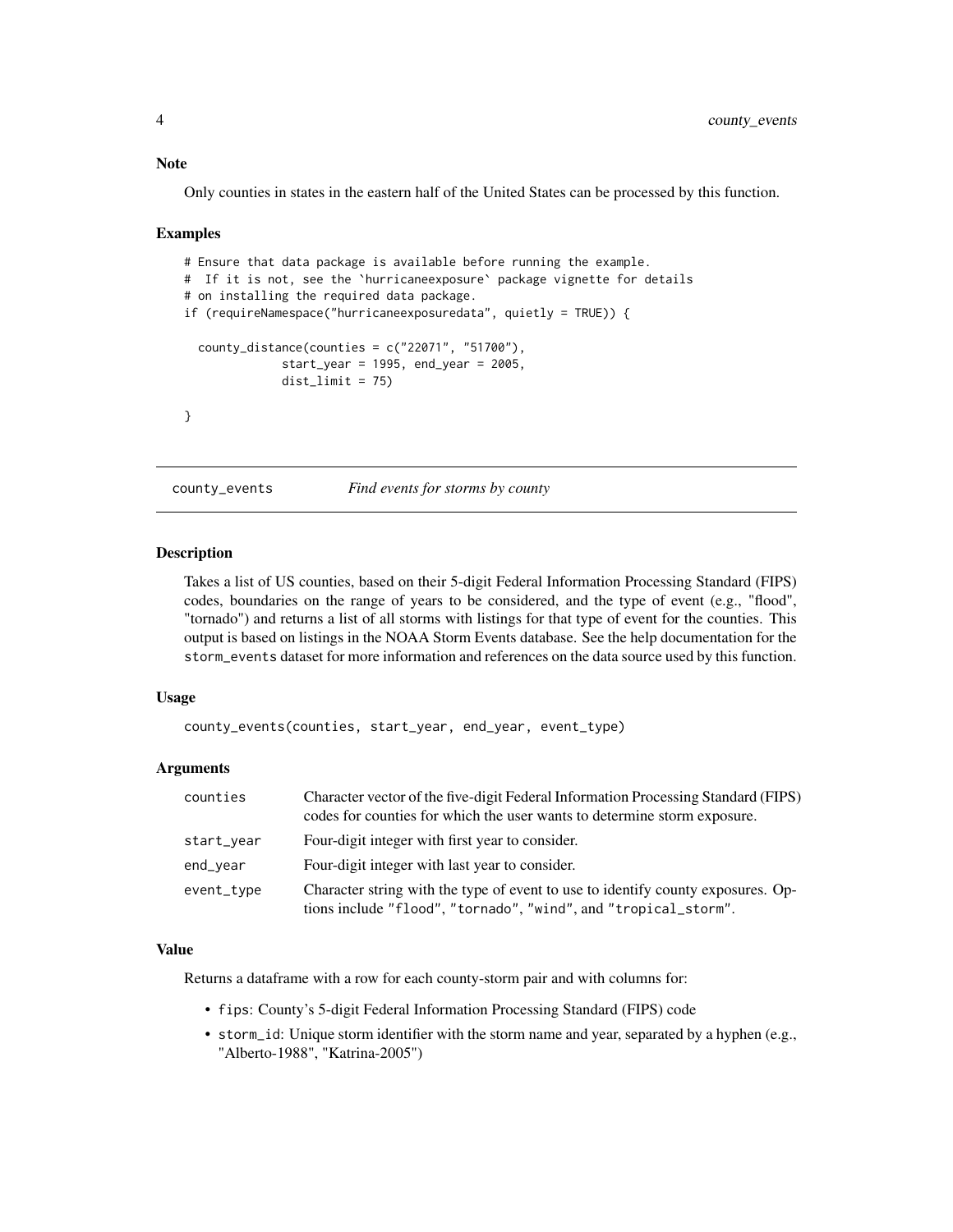- <span id="page-4-0"></span>• usa\_atcf\_id: United States Automated Tropical Cyclone Forecasting storm identifier
- closest\_time\_utc: Time, in UTC, of the closest approach of the storm to the county's population mean center, based on storm tracks linearly interpolated to 15-minute increments.
- storm\_dist: Minimum distance (in kilometers) between the storm's track and the county's population mean center.
- local\_time: Local time of the closest approach of the storm to the county's population mean center, based on storm tracks linearly interpolated to 15-minute increments.
- closest\_date: Date (based on local time) of the closest approach of the storm to the county's population mean center.

#### Note

Of the event types that this function can pull, only "tornado" and "wind" are available for years before 1996. Therefore, this function will pull listed tornado events or wind events for all years, but for any other event type, you should not use a start year prior to 1996, as events of other types were not recorded in the database before 1996.

#### Examples

```
# Ensure that data package is available before running the example.
# If it is not, see the `hurricaneexposure` package vignette for details
# on installing the required data package.
if (requireNamespace("hurricaneexposuredata", quietly = TRUE)) {
county_events(counties = c("37031", "37053", "37055"),
              start_year = 1996, end_year = 2018,
              event_type = "flood")
county_events(counties = c("37055"),
              start_year = 1996, end_year = 2018,
              event_type = "tropical_storm")
}
```
<span id="page-4-1"></span>county\_rain *Hurricane exposure by rain for counties*

#### Description

This function takes a list of US counties, based on their 5-digit Federal Information Processing Standard (FIPS) codes, boundaries on the range of years to be considered, thresholds for distance between each county and the storm track, as well as minimum rainfall over a certain time window for the county to be considered "exposed" to the storm. Based on these inputs, the function returns a dataframe with the subset of Atlantic basin storms meeting those criteria for each of the listed counties.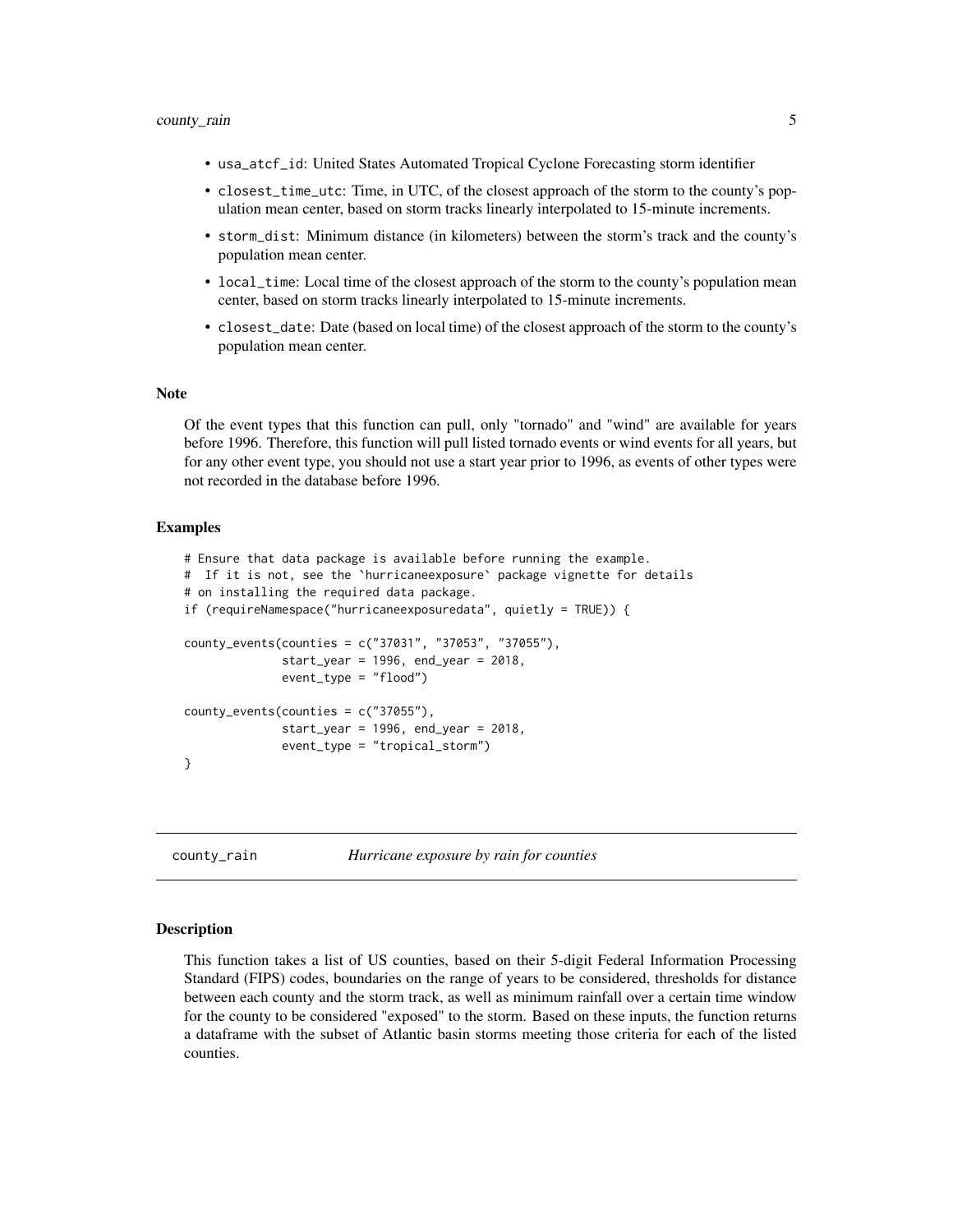#### Usage

```
county_rain(
  counties,
  start_year,
  end_year,
  rain_limit,
  dist_limit,
  days_included = c(-2, -1, 0, 1))
```
#### **Arguments**

| counties      | Character vector of the five-digit Federal Information Processing Standard (FIPS)<br>codes for counties for which the user wants to determine storm exposure.                                                                                                                                                                                                                                                                                                                                                                                                       |  |
|---------------|---------------------------------------------------------------------------------------------------------------------------------------------------------------------------------------------------------------------------------------------------------------------------------------------------------------------------------------------------------------------------------------------------------------------------------------------------------------------------------------------------------------------------------------------------------------------|--|
| start_year    | Four-digit integer with first year to consider.                                                                                                                                                                                                                                                                                                                                                                                                                                                                                                                     |  |
| end_year      | Four-digit integer with last year to consider.                                                                                                                                                                                                                                                                                                                                                                                                                                                                                                                      |  |
| rain_limit    | Minimum of rainfall, in millimeters, summed across the days selected to be<br>included (days_included), that must fall in a county for the county to be clas-<br>sified as "exposed" to the storm.                                                                                                                                                                                                                                                                                                                                                                  |  |
| dist_limit    | Maximum distance, in kilometers, of how close the storm track must come to<br>the county's population mean center to classify the county as "exposed" to the<br>storm.                                                                                                                                                                                                                                                                                                                                                                                              |  |
| days_included | A numeric vector listing the days to include when calculating total precipitation.<br>Negative numbers are days before the closest date of the storm to a county. For<br>example, $c(-1, 0, 1)$ would calculate rain for a county as the sum of the rainfall<br>for the day before, the day of, and the day after the date when the storm center<br>was closest to the county center. Values can range from -5 to 3 (i.e., at most, you<br>can calculate the total rainfall from five days to three days after the day when<br>the storm is closest to the county). |  |

#### Value

Returns a dataframe with a row for each county-storm pair and with columns for:

- storm\_id: Unique storm identifier with the storm name and year, separated by a hyphen(e.g., "Alberto-1988", "Katrina-2005")
- fips: County's 5-digit Federal Information Processing Standard (FIPS) code
- closest\_date: Date (based on local time) of the closest approach of the storm to the county's population mean center.
- storm\_dist: Minimum distance (in kilometers) between the storm's track and the county's population mean center.
- tot\_precip: Cumulative rainfall, in millimeters, in the county for the days selected using the days\_included option.
- local\_time: Local time of the closest approach of the storm to the county's population mean center, based on storm tracks linearly interpolated to 15-minute increments.
- closest\_time\_utc: Time, in UTC, of the closest approach of the storm to the county's population mean center, based on storm tracks linearly interpolated to 15-minute increments.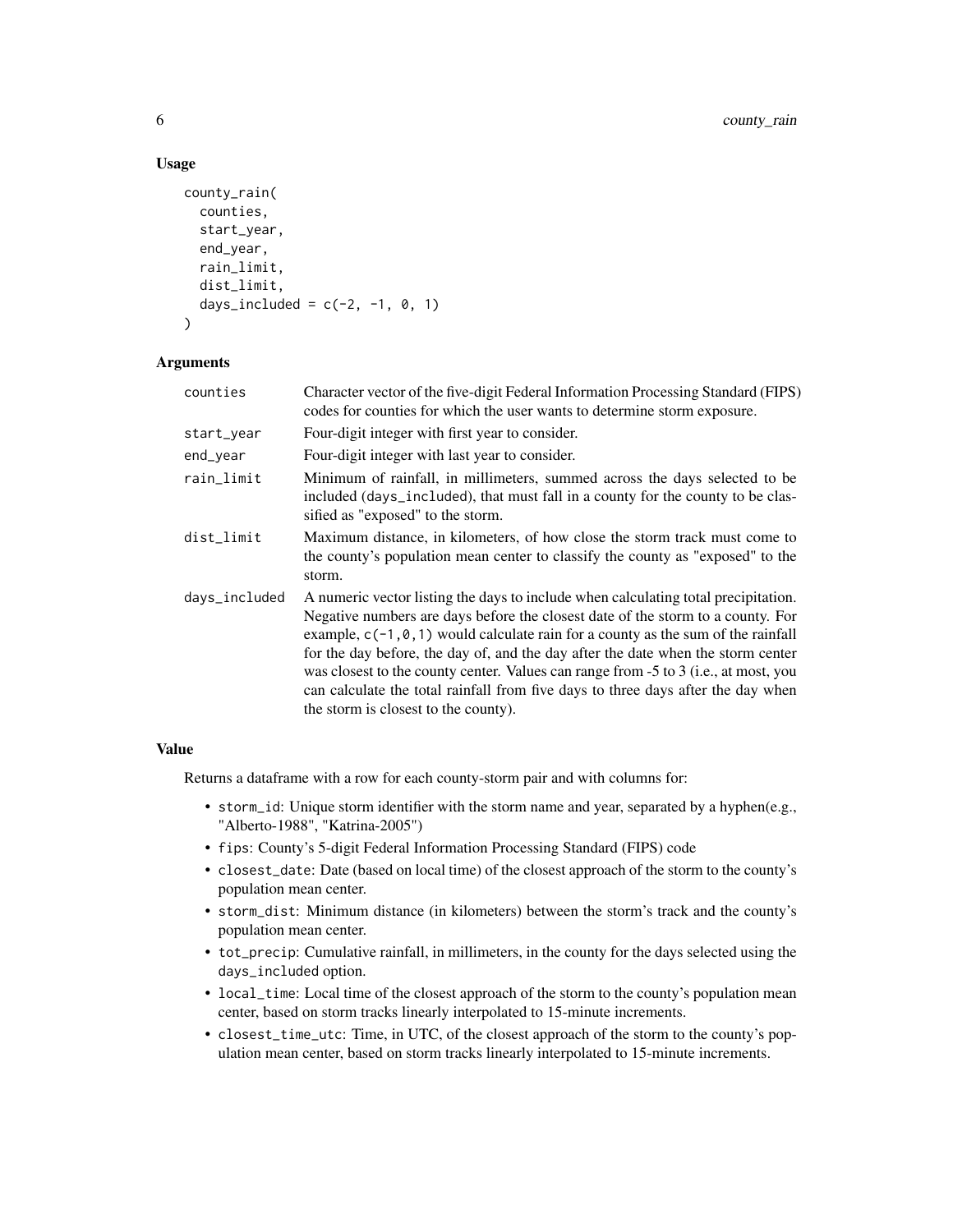#### <span id="page-6-0"></span>county\_wind 7

#### References

Al-Hamdan MZ, Crosson WL, Economou SA, Estes MG, Estes SM, Hemmings SN, Kent ST, Puckette M, Quattrochi DA, Rickman DL, Wade GM, McClure LA, 2014. Environmental public health applications using remotely sensed data. Geocarto International 29(1):85-98.

North America Land Data Assimilation System (NLDAS) Daily Precipitation years 1979-2011 on CDC WONDER Online Database, released 2012. [http://wonder.cdc.gov/wonder/help/](http://wonder.cdc.gov/wonder/help/Precipitation.html) [Precipitation.html](http://wonder.cdc.gov/wonder/help/Precipitation.html)

Rui H, Mocko D, 2014. README Document for North America Land Data Assimilation System Phase 2 (NLDAS-2) Products. Goddard Earth Sciences Data and Information Services Center.

#### Examples

```
# Ensure that data package is available before running the example.
# If it is not, see the `hurricaneexposure` package vignette for details
# on installing the required data package.
if (requireNamespace("hurricaneexposuredata", quietly = TRUE)) {
county_rain(counties = c("22071", "51700"),
            start_year = 1995, end_year = 2005,
            rainlimit = 100, dist_limit = 100)
}
```
<span id="page-6-1"></span>county\_wind *Hurricane exposure by wind for counties*

#### Description

This function takes a list of US counties, based on their 5-digit Federal Information Processing Standard (FIPS) codes, boundaries on the range of years to be considered, and thresholds for wind speed (in meters per second) (or, alternatively, duration of winds at or above 20 m / s in minutes) for each county to be considered "exposed" to the storm. Based on these inputs, the function returns a dataframe with the subset of Atlantic basin storms meeting those criteria for each of the listed counties.

```
county_wind(
  counties,
  start_year,
  end_year,
  wind_limit,
 wind_var = "vmax_sust",
  wind_source = "modeled"
)
```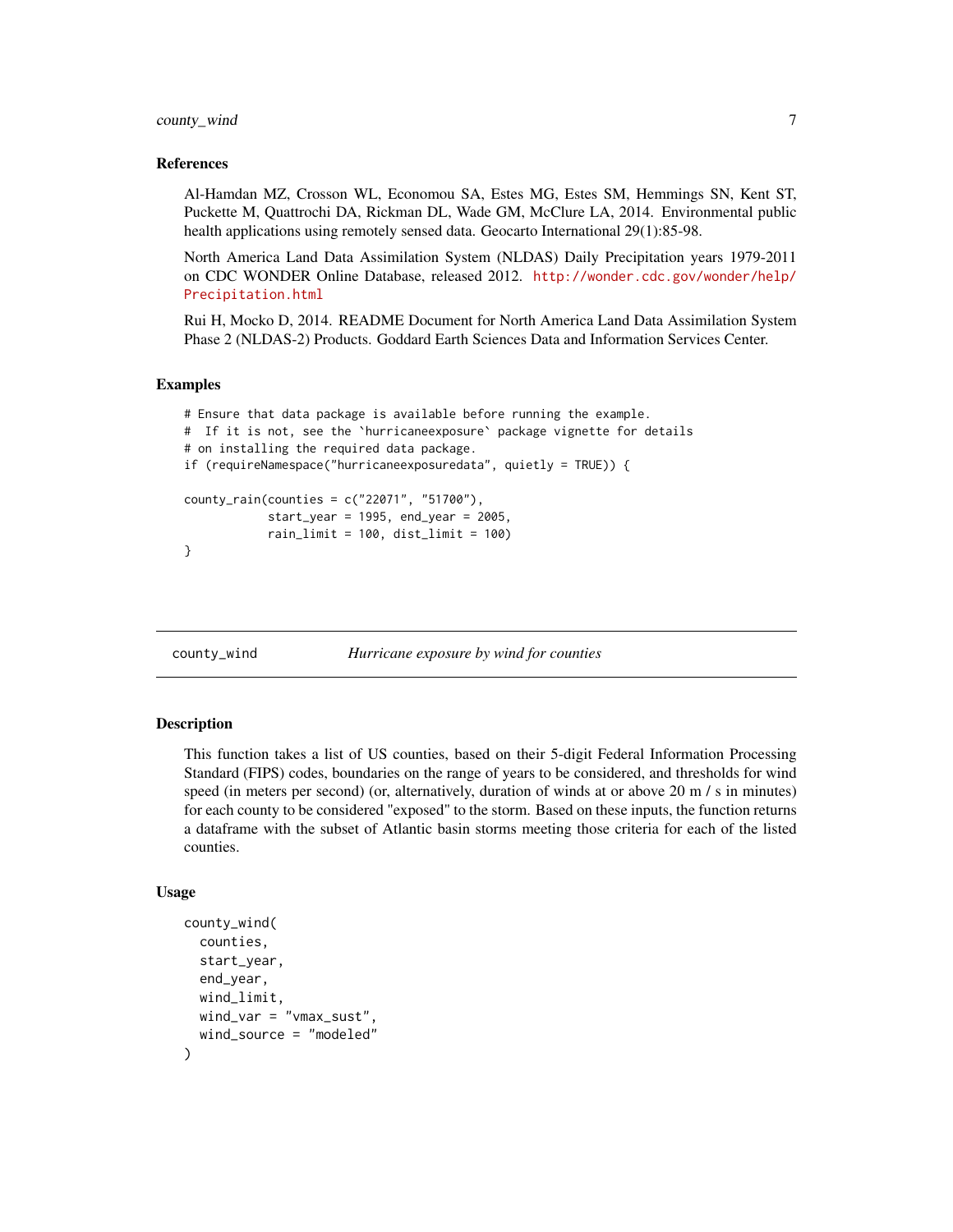| counties    | Character vector of the five-digit Federal Information Processing Standard (FIPS)<br>codes for counties for which the user wants to determine storm exposure.                                                                                                                                                                                                                                                                                                                                                                                                                                                                                                                  |  |
|-------------|--------------------------------------------------------------------------------------------------------------------------------------------------------------------------------------------------------------------------------------------------------------------------------------------------------------------------------------------------------------------------------------------------------------------------------------------------------------------------------------------------------------------------------------------------------------------------------------------------------------------------------------------------------------------------------|--|
| start_year  | Four-digit integer with first year to consider.                                                                                                                                                                                                                                                                                                                                                                                                                                                                                                                                                                                                                                |  |
| end_year    | Four-digit integer with last year to consider.                                                                                                                                                                                                                                                                                                                                                                                                                                                                                                                                                                                                                                 |  |
| wind_limit  | A numeric vector of length one giving the minimum wind speed (in meters per<br>second) or duration of winds of 20 m / s or more (in minutes) to use in the filter.<br>The units of this variable will depend on the user's choice for the wind_var<br>parameter. If the Extended Best Tracks wind radii are used as the source of the<br>wind data, the sustained winds will only be available for cutpoints of 34 knots,<br>50 knots, and 64 knots, so these values should be used (e.g., to get all counties<br>with winds of 34 knots or higher, you could use $wind$ limit = 17.4, with the<br>limit given as a value just below 34 knots in the units meters per second). |  |
| wind var    | A character string giving the wind variable to use. Choices are "vmax_sust"<br>(maximum sustained winds; default), "vmax_gust" (maximum gust winds),<br>"sust_dur" (minutes of sustained winds of 20 m / s or higher) and "gust_dur"<br>(minutes of gust winds of 20 m / s or higher). If the Extended Best Tracks<br>wind radii are used as the source of wind data, the "gust_dur" option cannot<br>be selected.                                                                                                                                                                                                                                                             |  |
| wind_source | A character string specifying the source to use for the winds. Options are<br>"modeled", for estimates based on running a wind model from Best Tracks<br>data inputs, and "ext_tracks", for estimates based on the wind radii in the<br>Extended Best Tracks data. See the help files for the datasets storm_winds and<br>ext_tracks_wind in the hurricaneexposuredata package for more details on<br>each of these sources for wind estimates. For the gust wind estimates, these are<br>based on applying a gust factor of 1.49 to the sustained wind estimates in both<br>wind data sources.                                                                                |  |

### Details

For more information on how wind speeds are modeled in this data, see the documentation for the stormwindmodel R package.

#### Value

Returns a dataframe with a row for each county-storm pair and with columns for:

- storm\_id: Unique storm identifier with the storm name and year, separated by a hyphen(e.g., "Alberto-1988", "Katrina-2005")
- fips: County's 5-digit Federal Information Processing Standard (FIPS) code
- max\_sust: Maximum sustained wind speed (in m / s)
- max\_gust: Maximum gust wind speed (in m / s)
- sust\_dur: Minutes sustained wind speed was 20 m / s or higher
- gust\_dur: Minutes gust wind speed was 20 m / s or higher (only returned if the modeled winds are requested using wind\_source)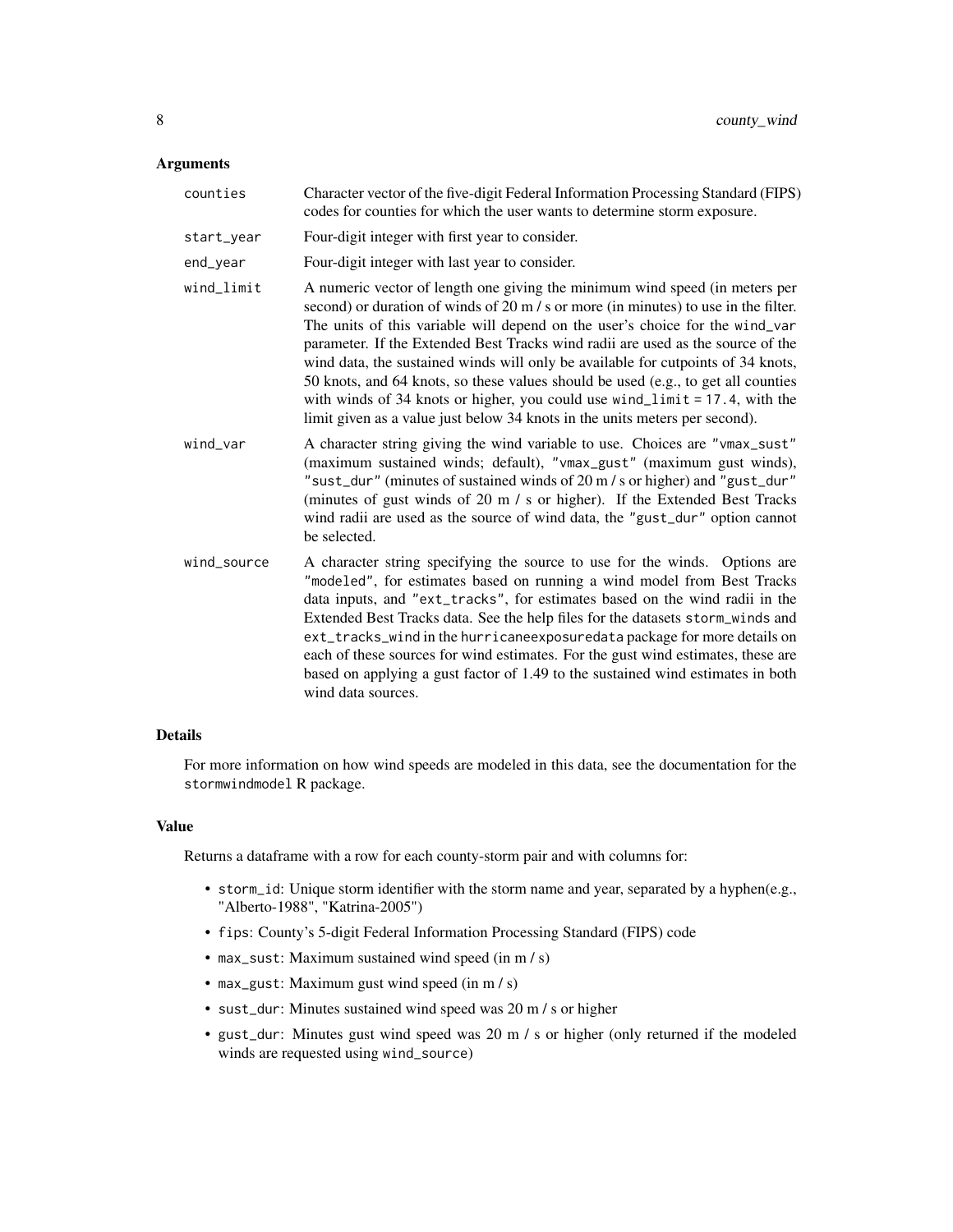- <span id="page-8-0"></span>• usa\_atcf\_id: United States Automated Tropical Cyclone Forecasting storm identifier
- closest\_time\_utc: Time, in UTC, of the closest approach of the storm to the county's population mean center, based on storm tracks linearly interpolated to 15-minute increments.
- storm\_dist: Minimum distance (in kilometers) between the storm's track and the county's population mean center.
- local\_time: Local time of the closest approach of the storm to the county's population mean center, based on storm tracks linearly interpolated to 15-minute increments.
- closest\_date: Date (based on local time) of the closest approach of the storm to the county's population mean center.

#### Note

Only counties in states in the eastern half of the United States can be processed by this function. Winds are modeled at 15-minute increments, so all duration estimates (sust\_dur and gust\_dur in the output) will be divisible by 15.

#### Examples

```
# Ensure that data package is available before running the example.
# If it is not, see the `hurricaneexposure` package vignette for details
# on installing the required data package.
if (requireNamespace("hurricaneexposuredata", quietly = TRUE)) {
county_wind(counties = c("22071", "51700"),
            start_year = 1988, end_year = 2005,
            wind_limit = 20, wind_var = "vmax_sust")
}
```
default\_map *Create a default map with eastern US states*

#### **Description**

Creates a ggplot object with the underlying map of all states in the eastern section of the US that might be prone to hurricane-related exposure. Other lines and points can be added to the output using ggplot2 plotting functions.

#### Usage

```
default_map()
```
#### Details

Only states in the eastern half of the United States (i.e., ones prone to exposure to Atlantic basin tropical storms) are included on this map.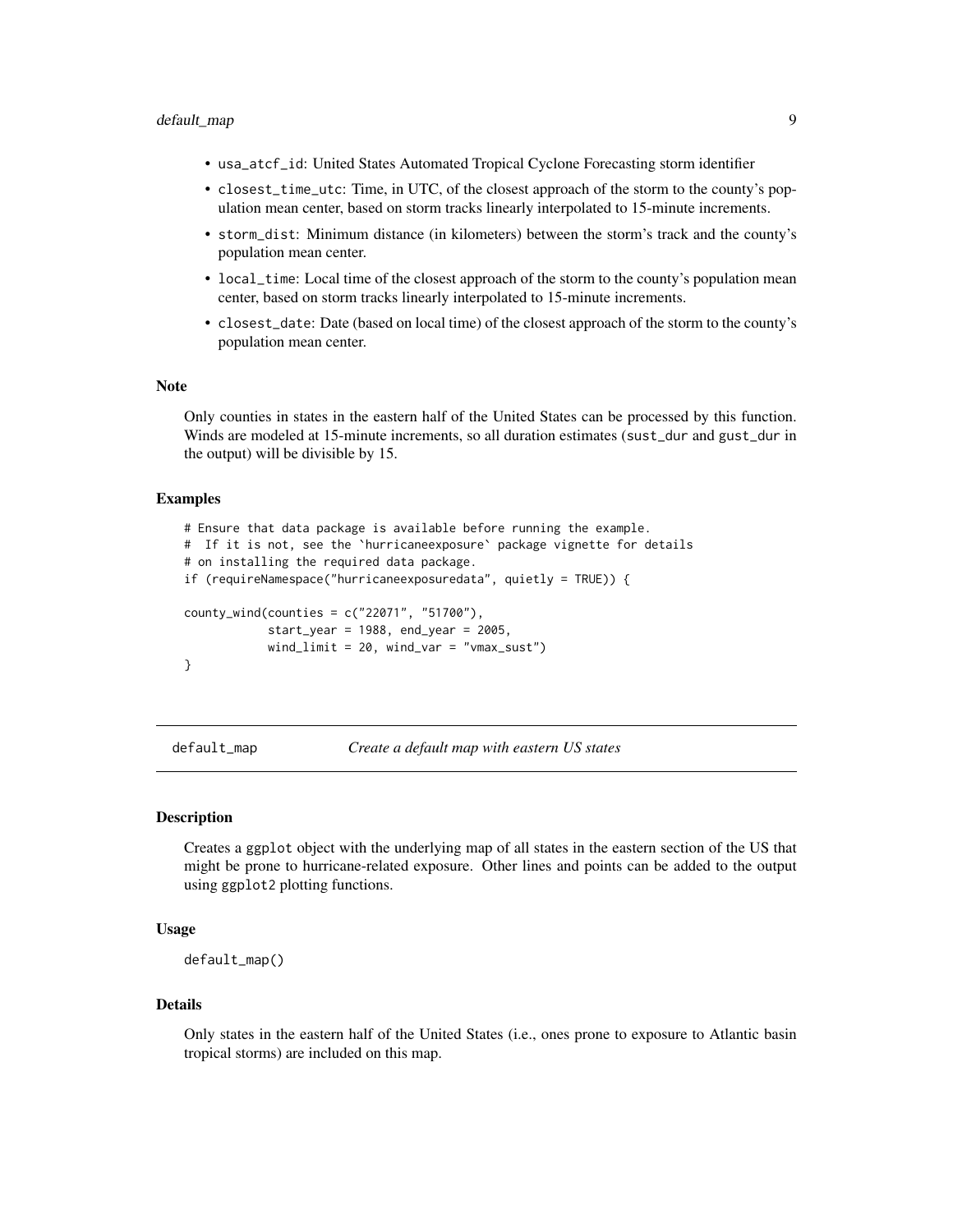A ggplot object that maps the states of the Eastern United States

#### Examples

default\_map()

distance\_exposure *Write storm distance exposure files*

#### Description

This function takes an input of locations (either a vector of county FIPS or a dataframe of multicounty FIPS, with all FIPS listed for each county) and creates a dataframe with storm listings and dates that can be merged with time series of health or other outcomes, giving the dates and exposures for all storms meeting the given storm distance criteria.

#### Usage

```
distance_exposure(
  locations,
  start_year,
  end_year,
  dist_limit,
  out_dir,
  out_type = "csv"
\mathcal{L}
```
#### Arguments

| locations  | Either a vector of FIPS county codes, for county-level output, or a data frame<br>with columns for community identifier (commun) and associated FIPS codes<br>(fips), for multi-county community output. See the examples for the proper<br>format for this argument. |
|------------|-----------------------------------------------------------------------------------------------------------------------------------------------------------------------------------------------------------------------------------------------------------------------|
| start_year | Four-digit integer with first year to consider.                                                                                                                                                                                                                       |
| end_vear   | Four-digit integer with last year to consider.                                                                                                                                                                                                                        |
| dist limit | Maximum distance, in kilometers, of how close the storm track must come to<br>the county's population mean center to classify the county as "exposed" to the<br>storm.                                                                                                |
| out_dir    | Character string giving the pathname of the directory in which to write output.<br>This directory should already exist on your computer.                                                                                                                              |
| out_type   | Character string giving the type of output files you'd like. Options are "csv"<br>(default) and "rds".                                                                                                                                                                |

<span id="page-9-0"></span>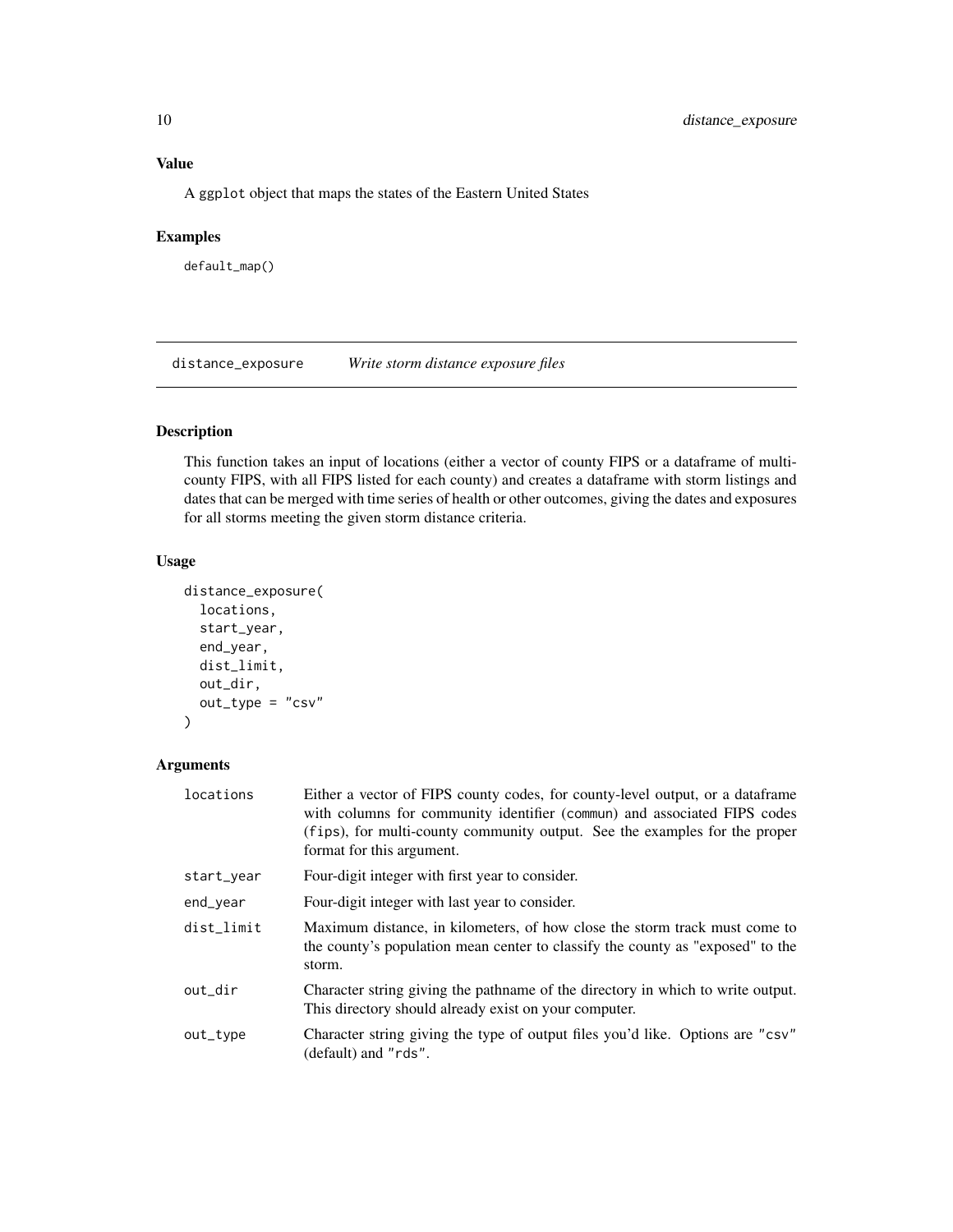#### <span id="page-10-0"></span>Value

Writes out a directory with rain exposure files for each county or community indicated. For more on the columns in this output, see the documentation for [county\\_rain](#page-4-1) and [multi\\_county\\_rain](#page-25-1).

#### Examples

```
## Not run:
# Ensure that data package is available before running the example.
# If it is not, see the `hurricaneexposure` package vignette for details
# on installing the required data package.
if (requireNamespace("hurricaneexposuredata", quietly = TRUE)) {
# For these examples to work, you will need to have a directory called "tmp"
# as a subdirectory of your home directory. These examples will create new
# directories with exposure output to that "tmp" directory.
# By county
distance_exposure(locations = c("22071", "51700"),
              start_year = 1995, end_year = 2005,
              dist<sup>1</sup>= 75,
              out_dir = "~/tmp/storms")
# For multi-county communities
communities <- data.frame(community_name = c(rep("ny", 6), "no", "new"),
                          fips = c("36005", "36047", "36061",
                          "36085", "36081", "36119",
                          "22071", "51700"))
distance_exposure(locations = communities,
              start_year = 1995, end_year = 2005,
              dist<sup>1</sup>= 75,
              out_dir = "~/tmp/storms")
}
## End(Not run)
```
events\_exposure *Write storm events exposure files*

#### Description

This function takes an input of locations (either a vector of county FIPS or a dataframe of multicounty FIPS, with all FIPS listed for each county) and creates a dataframe with storm listings and dates that can be merged with time series of health or other outcomes, giving the dates and exposures for all storms meeting the given storm events criteria.

```
events_exposure(
  locations,
```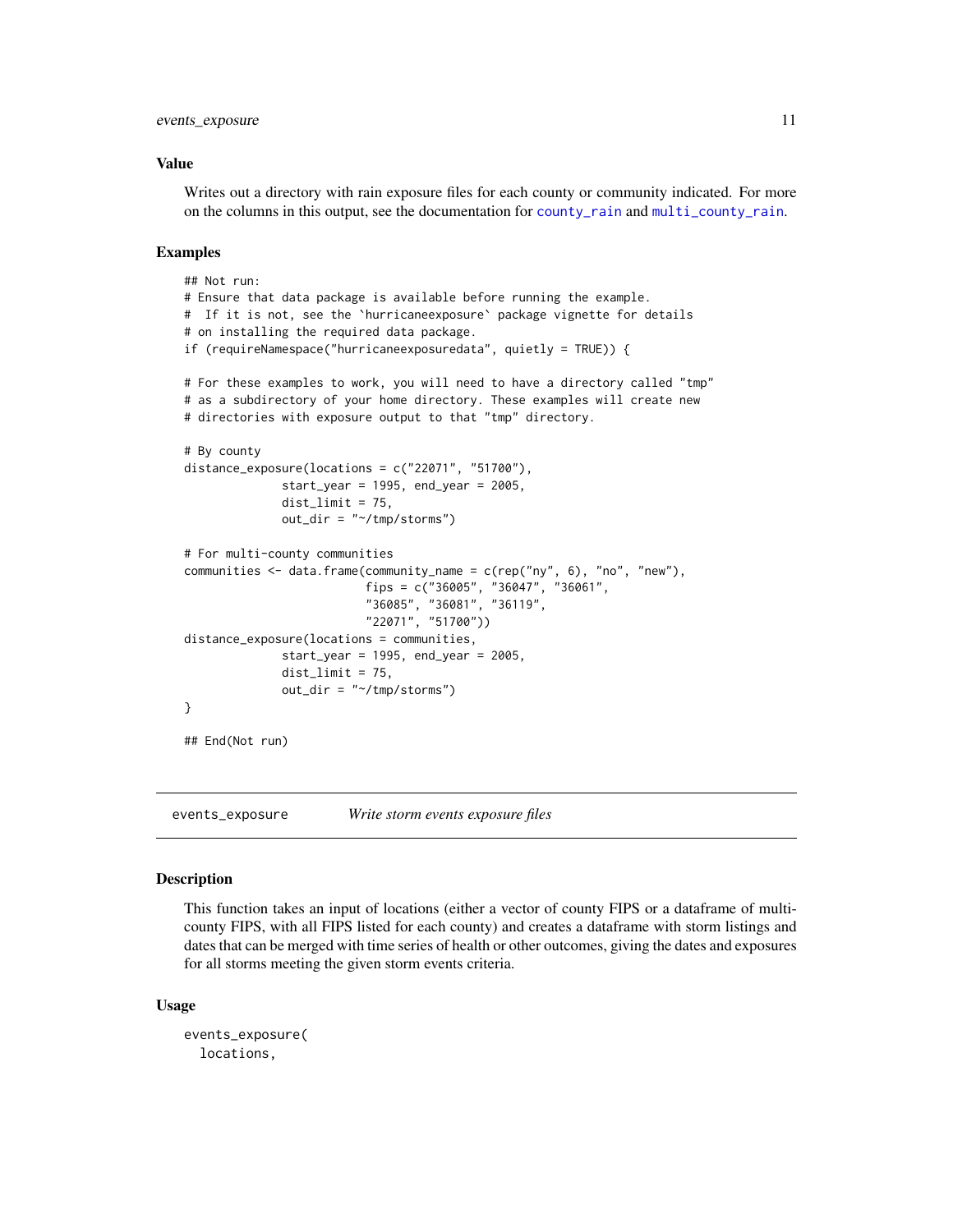```
start_year,
  end_year,
  event_type,
 out_dir,
 out_type = "csv"
\lambda
```

| locations  | Either a vector of FIPS county codes, for county-level output, or a dataframe<br>with columns for community identifier (commun) and associated FIPS codes<br>(fips), for multi-county community output. See the examples for the proper<br>format for this argument. |
|------------|----------------------------------------------------------------------------------------------------------------------------------------------------------------------------------------------------------------------------------------------------------------------|
| start_year | Four-digit integer with first year to consider.                                                                                                                                                                                                                      |
| end_year   | Four-digit integer with last year to consider.                                                                                                                                                                                                                       |
| event_type | Character string with the type of event to use to identify county exposures. Op-<br>tions include "flood", "tornado", "wind", and "tropical_storm".                                                                                                                  |
| out_dir    | Character string with the filepath to the directory where the data will be saved                                                                                                                                                                                     |
| $out_type$ | Character string with the type of file to save to. Options are "csv" for a comma-<br>separated file (default) and "rds" for an R object file.                                                                                                                        |

#### Value

Writes out a directory with rain exposure files for each county or community indicated. For more on the columns in this output, see the documentation for [county\\_rain](#page-4-1) and [multi\\_county\\_rain](#page-25-1).

```
## Not run:
# Ensure that data package is available before running the example.
# If it is not, see the `hurricaneexposure` package vignette for details
# on installing the required data package.
if (requireNamespace("hurricaneexposuredata", quietly = TRUE)) {
# To run this example, you will need to have a directory named "tmp"
# as a subdirectory of your home directory.
# By county
events_exposure(locations = c("22071", "51700"),
               start_year = 1995, end_year = 2005,
                event_type = "flood",
                out_dir = "~/tmp/storms")
                }
## End(Not run)
```
<span id="page-11-0"></span>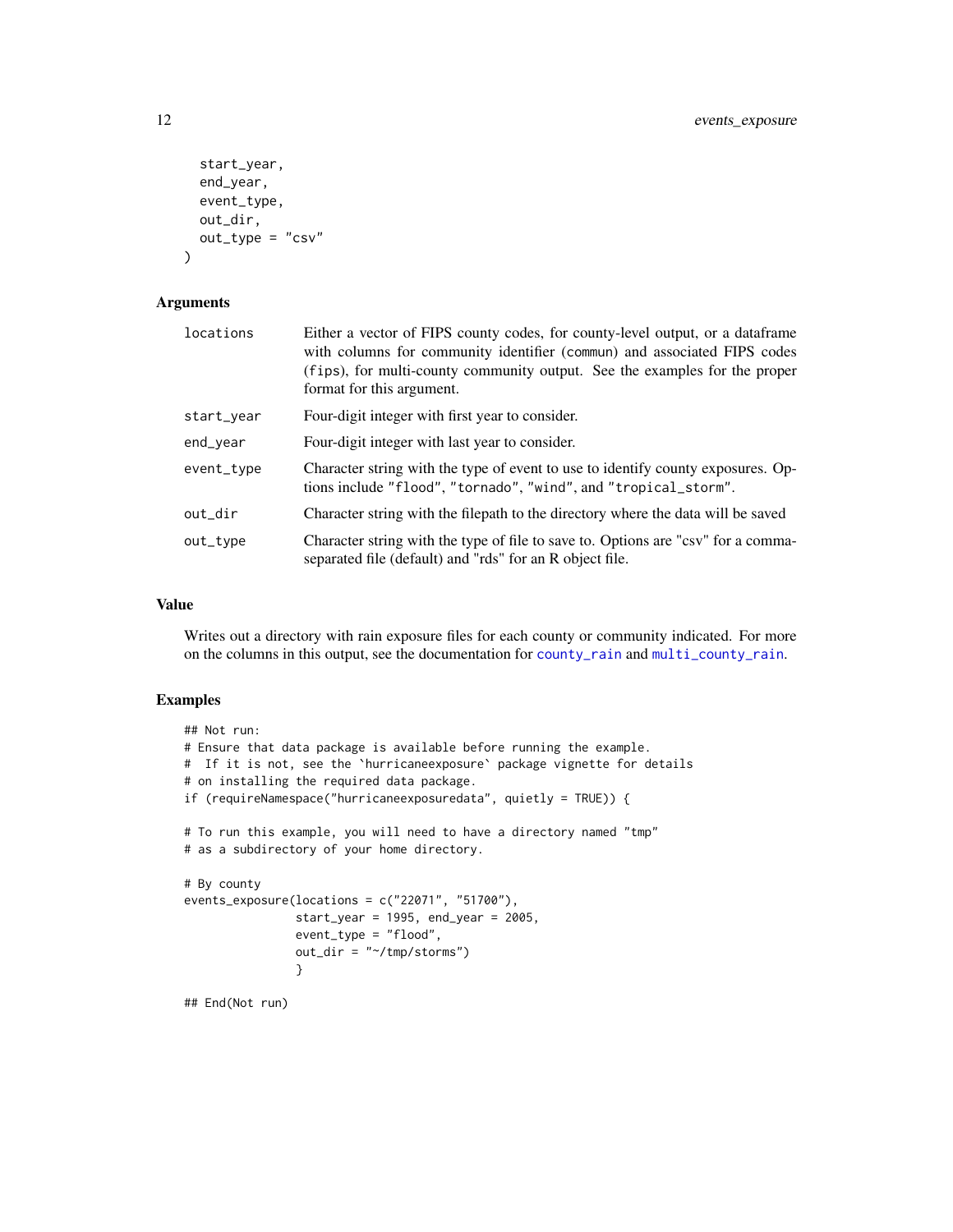#### <span id="page-12-0"></span>Description

This function is a helper function for many of the the other functions in this package that measure exposure.

#### Usage

```
filter_storm_data(
  counties = NULL,
  storm = NULL,
 year_range = NULL,
  distance_limit = NULL,
  rain_limit = NULL,
  include_rain = FALSE,
  days_included = NULL,
  output_vars = c("fips")
)
```
#### Arguments

| counties      | A character vector listing all 5-digit county FIPS codes for a subset of counties.                                                                                                                                                                                                                         |  |
|---------------|------------------------------------------------------------------------------------------------------------------------------------------------------------------------------------------------------------------------------------------------------------------------------------------------------------|--|
| storm         | A character string giving the storm ID (e.g., "Floyd-1999")                                                                                                                                                                                                                                                |  |
| year_range    | A numeric vector of length two with the starting and ending year to subset to.                                                                                                                                                                                                                             |  |
|               | distance_limit A numeric vector of length one giving the maximum distance (in kilometers) to<br>use in the filter                                                                                                                                                                                          |  |
| rain_limit    | A numeric vector of length one giving the minimum rain (in millimeters) to use<br>in the filter                                                                                                                                                                                                            |  |
| include_rain  | A logical specifying whether to pull in rain data to use in the filter or give as<br>output (default is FALSE)                                                                                                                                                                                             |  |
| days_included | A numeric vector giving the lag numbers for days to include when calculating<br>the total rain over the storm period (e.g., $c(-1, 0, 1, 2)$ would calculate the rain<br>from the day before the storm until two days after the storm). Values in this<br>vector cannot be lower than -3 or higher than 3. |  |
| output_vars   | A character vector listing all the columns to include in the output.                                                                                                                                                                                                                                       |  |

#### Value

A dataframe with storms filtered based on the input criteria to the function. Columns in the output will vary depending on the user's selections for the output\_vars argument.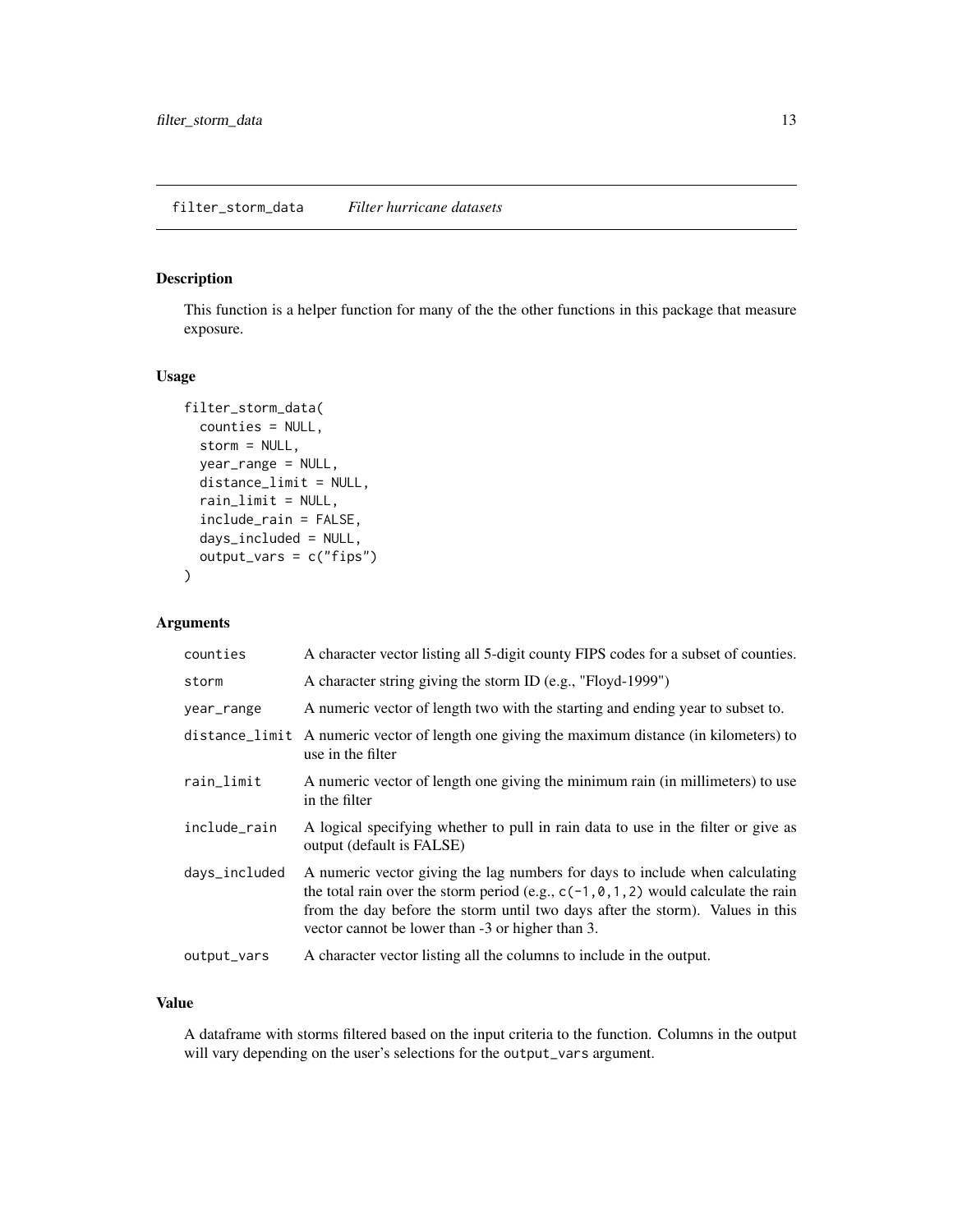#### Examples

```
# Ensure that data package is available before running the example.
# If it is not, see the `hurricaneexposure` package vignette for details
# on installing the required data package.
if (requireNamespace("hurricaneexposuredata", quietly = TRUE)) {
filter_storm_data(counties = c("22071", "51700"), year_range = c(1988, 2011),
                  distance_limit = 250, rain_limit = 150,
                 include_{rain} = TRUE, days_{include} = c(-1, 0, 1),output_vars = c("fips", "storm_id", "closest_date",
                                 "storm_dist", "tot_precip"))
filter_storm_data(storm = "Floyd-1999", include_rain = TRUE,
                 days_included = c(-1, 0, 1),
                 output_vars = c("fips", "tot_precip"))
}
```
filter\_wind\_data *Filter hurricane wind dataset*

#### Description

This function is a helper function for many of the the other functions in this package that measure wind exposure.

#### Usage

```
filter_wind_data(
  counties = NULL,
  storm = NULL,
  year_range = NULL,
 wind_limit = NULL,
  output_vars = "fips",
 wind_var = "vmax_sust",
  wind_source = "modeled"
)
```
#### Arguments

| counties   | A character vector listing all 5-digit county FIPS codes for a subset of counties.                                                                                                                                                                                                                                                                                                                                                                                                                             |  |
|------------|----------------------------------------------------------------------------------------------------------------------------------------------------------------------------------------------------------------------------------------------------------------------------------------------------------------------------------------------------------------------------------------------------------------------------------------------------------------------------------------------------------------|--|
| storm      | A character string giving the storm ID (e.g., "Floyd-1999")                                                                                                                                                                                                                                                                                                                                                                                                                                                    |  |
| year_range | A numeric vector of length two with the starting and ending year to subset to.                                                                                                                                                                                                                                                                                                                                                                                                                                 |  |
| wind_limit | A numeric vector of length one giving the minimum wind speed (in meters per<br>second) or duration of winds of 20 m / s or more (in minutes) to use in the filter.<br>The units of this variable will depend on the user's choice for the wind_var<br>parameter. If the Extended Best Tracks wind radii are used as the source of the<br>wind data, the sustained winds will only be available for cutpoints of 34 knots,<br>50 knots, and 64 knots, so these values should be used (e.g., to get all counties |  |

<span id="page-13-0"></span>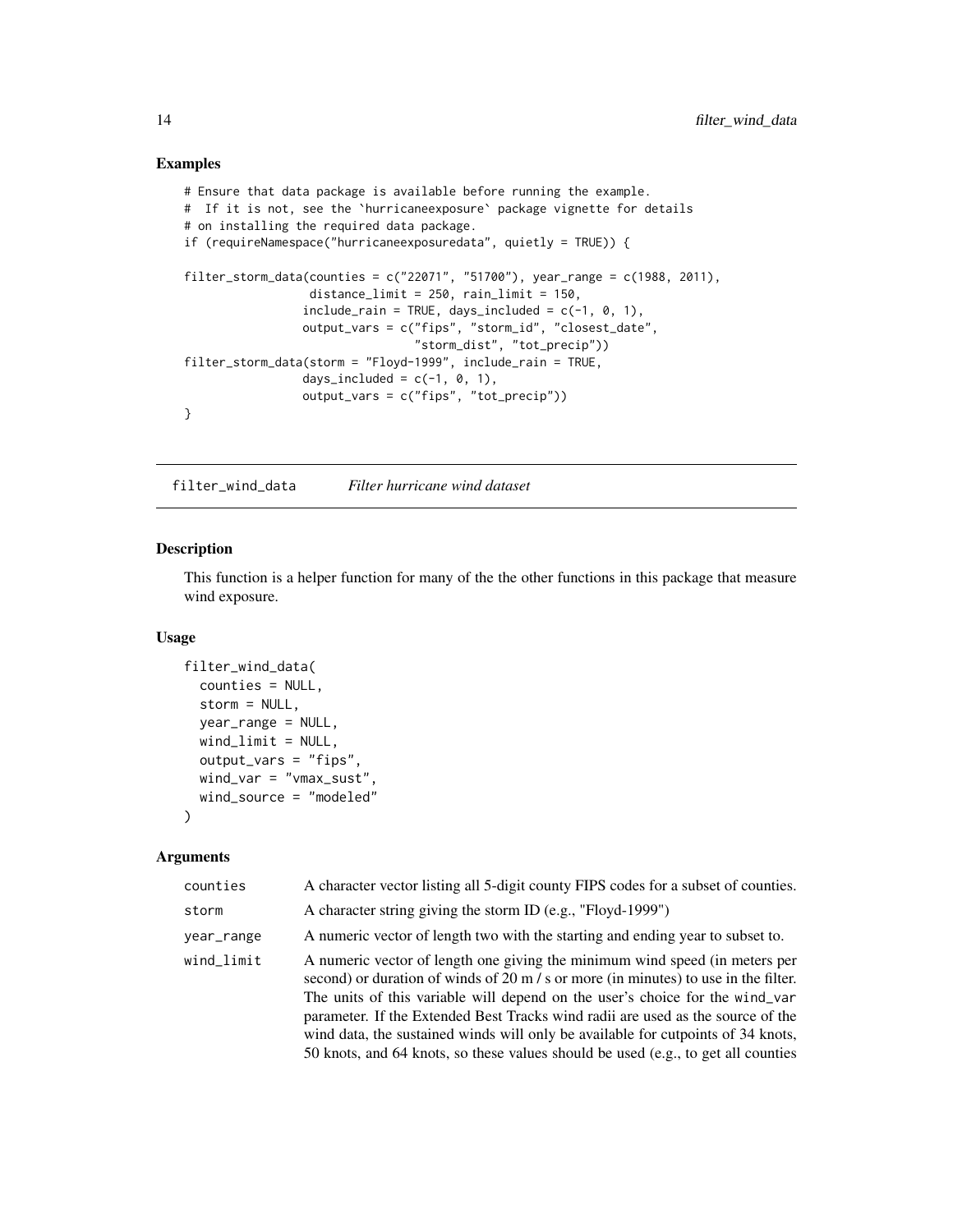<span id="page-14-0"></span>

|             | with winds of 34 knots or higher, you could use wind_limit = $17.4$ , with the<br>limit given as a value just below 34 knots in the units meters per second).                                                                                                                                                                                                                                                                                                                                                                                                                                   |
|-------------|-------------------------------------------------------------------------------------------------------------------------------------------------------------------------------------------------------------------------------------------------------------------------------------------------------------------------------------------------------------------------------------------------------------------------------------------------------------------------------------------------------------------------------------------------------------------------------------------------|
| output_vars | A character vector listing all the columns to include in the output.                                                                                                                                                                                                                                                                                                                                                                                                                                                                                                                            |
| wind_var    | A character string giving the wind variable to use. Choices are "vmax_sust"<br>(maximum sustained winds; default), "vmax_gust" (maximum gust winds),<br>"sust_dur" (minutes of sustained winds of 20 m / s or higher) and "gust_dur"<br>(minutes of gust winds of 20 m / s or higher). If the Extended Best Tracks<br>wind radii are used as the source of wind data, the "gust_dur" option cannot<br>be selected.                                                                                                                                                                              |
| wind_source | A character string specifying the source to use for the winds. Options are<br>"modeled", for estimates based on running a wind model from Best Tracks<br>data inputs, and "ext_tracks", for estimates based on the wind radii in the<br>Extended Best Tracks data. See the help files for the datasets storm_winds and<br>ext_tracks_wind in the hurricaneexposuredata package for more details on<br>each of these sources for wind estimates. For the gust wind estimates, these are<br>based on applying a gust factor of 1.49 to the sustained wind estimates in both<br>wind data sources. |

#### Value

A dataframe with storms filtered based on the input criteria to the function. Columns in the output will vary depending on the user's selections for the output\_vars argument.

#### Examples

```
# Ensure that data package is available before running the example.
# If it is not, see the `hurricaneexposure` package vignette for details
# on installing the required data package.
if (requireNamespace("hurricaneexposuredata", quietly = TRUE)) {
filter_wind_data(counties = c("22071", "51700"), year_range = c(1988, 2011),
                windlimit = 20,
                 output_vars = c("fips", "storm_id", "vmax_sust"))
}
```
get\_eastern\_map *Get map data for eastern US states*

#### Description

Get map data for eastern US states

#### Usage

get\_eastern\_map(map = "county")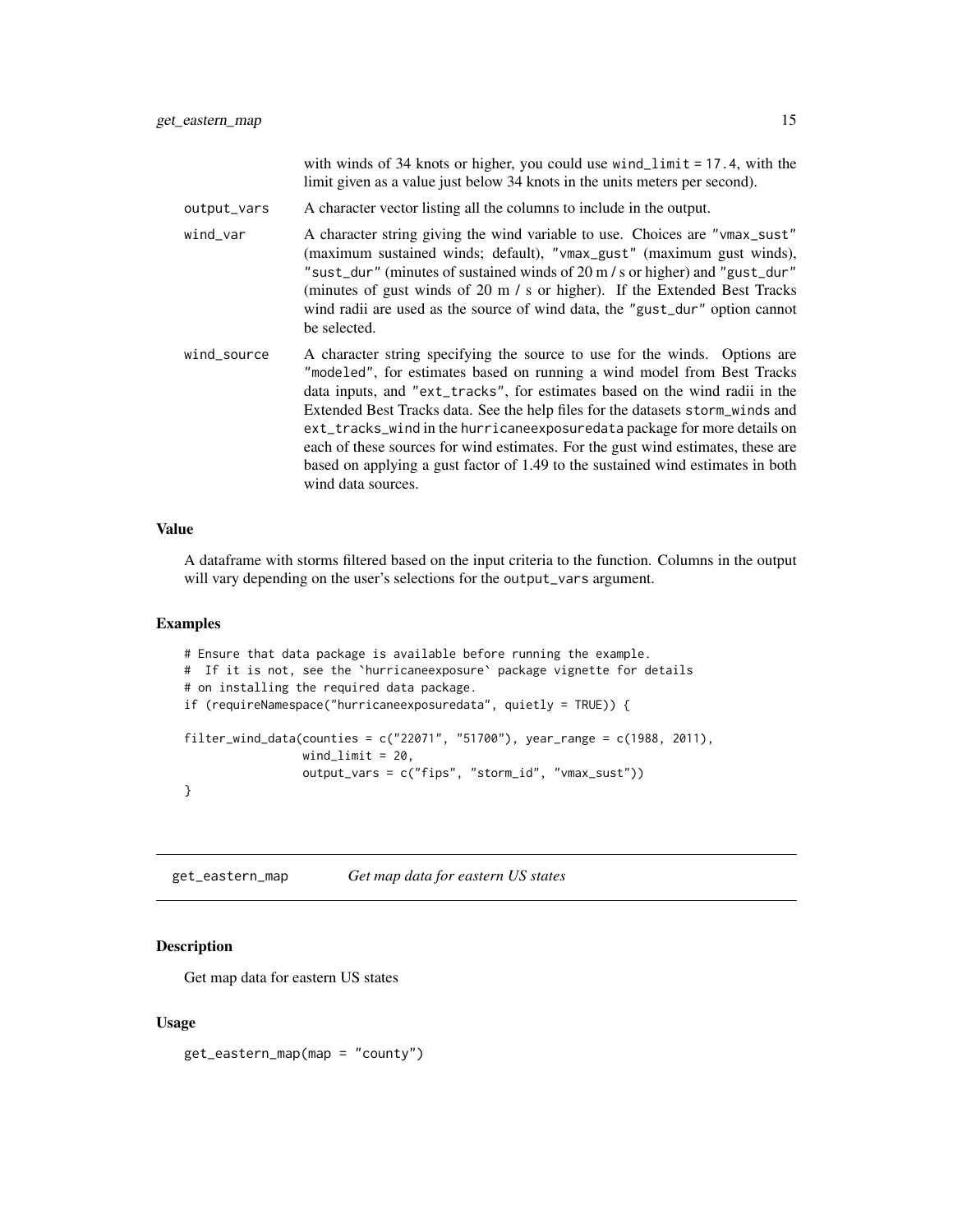<span id="page-15-0"></span>map A character string giving the map database from which to pull

#### Value

A dataframe with map data pulled using the map\_data function in ggplot2, filtered to states in the eastern half of the United States.

hurr\_choropleth *Create a map customized for this package*

#### Description

Creates a county choropleth map customized for displaying hurricane exposure. This function is used as a helper function within other mapping functions in the package.

#### Usage

```
hurr_choropleth(
 map_data,
 metric = "distance",
 wind\_var = "vmax\_sust"wind_source = "modeled"
)
```
#### Arguments

| map_data    | A data frame with columns with FIPS numbers (in numeric class) for all counties<br>in the eastern US (region) and the exposure value (value)                                                                                                                                                                                                                                                                                                                                                                                                                                                    |
|-------------|-------------------------------------------------------------------------------------------------------------------------------------------------------------------------------------------------------------------------------------------------------------------------------------------------------------------------------------------------------------------------------------------------------------------------------------------------------------------------------------------------------------------------------------------------------------------------------------------------|
| metric      | Character string giving the metric to plot. Current options are "distance",<br>"wind", and "rainfall". These options are used to customize the color palette<br>and scale of the choropleth map produced by this function.                                                                                                                                                                                                                                                                                                                                                                      |
| wind_var    | A character string giving the wind variable to use. Choices are "vmax_sust"<br>(maximum sustained winds; default), "vmax_gust" (maximum gust winds),<br>"sust_dur" (minutes of sustained winds of 20 m / s or higher) and "gust_dur"<br>(minutes of gust winds of 20 m / s or higher). If the Extended Best Tracks<br>wind radii are used as the source of wind data, the "gust_dur" option cannot<br>be selected.                                                                                                                                                                              |
| wind_source | A character string specifying the source to use for the winds. Options are<br>"modeled", for estimates based on running a wind model from Best Tracks<br>data inputs, and "ext_tracks", for estimates based on the wind radii in the<br>Extended Best Tracks data. See the help files for the datasets storm_winds and<br>ext_tracks_wind in the hurricaneexposuredata package for more details on<br>each of these sources for wind estimates. For the gust wind estimates, these are<br>based on applying a gust factor of 1.49 to the sustained wind estimates in both<br>wind data sources. |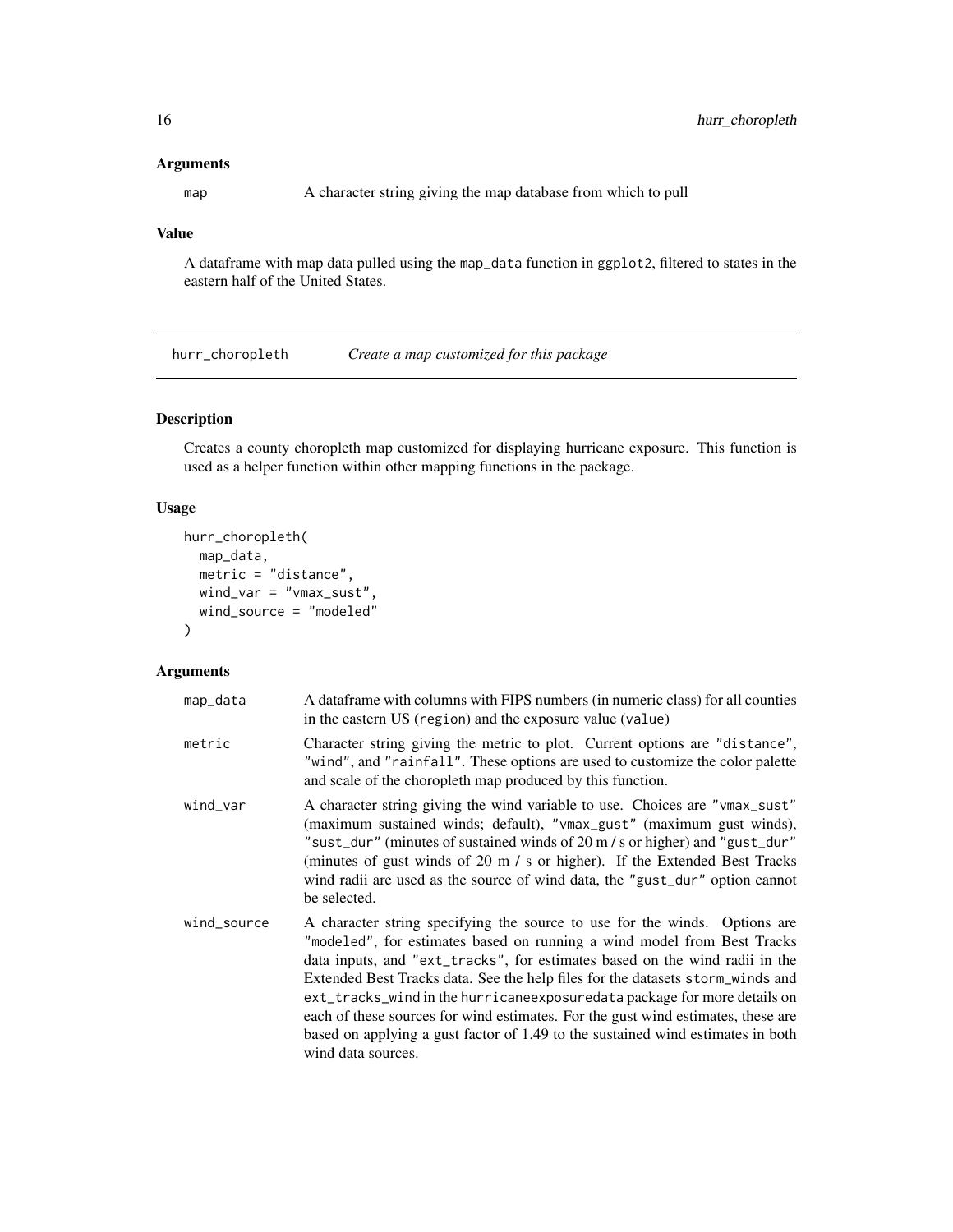#### <span id="page-16-0"></span>interp\_track 17

#### Details

The function only maps counties in states likely to be exposed to Atlantic basin tropical storms.

#### Value

A ggplot object with a map of hurricane exposure in eastern US counties

| interp_track | Interpolate a storm track |
|--------------|---------------------------|
|--------------|---------------------------|

#### Description

This function takes a wider-spaced storm track (e.g., every 6 hours) and interpolates to every 15 minutes. To do this, it uses natural cubic spline interpolation using the 'spline' function from the 'stats' package. The track is only interpolated if there are three or more observations on the central location of the storm (this is almost always the case for storms tracked in the HURDAT2 dataset).

#### Usage

interp\_track(track)

#### Arguments

track A dataframe with hurricane track data for a single storm

#### Value

A dataframe with hurricane track data for a single storm, interpolated to 15-minute intervals.

map\_counties *Map counties*

#### Description

Map counties

```
map_counties(
  storm,
  metric = "distance",
 wind_var = "vmax_sust",
  days_included = c(-2, -1, 0, 1),
  add_track = TRUE,
  wind_source = "modeled"
)
```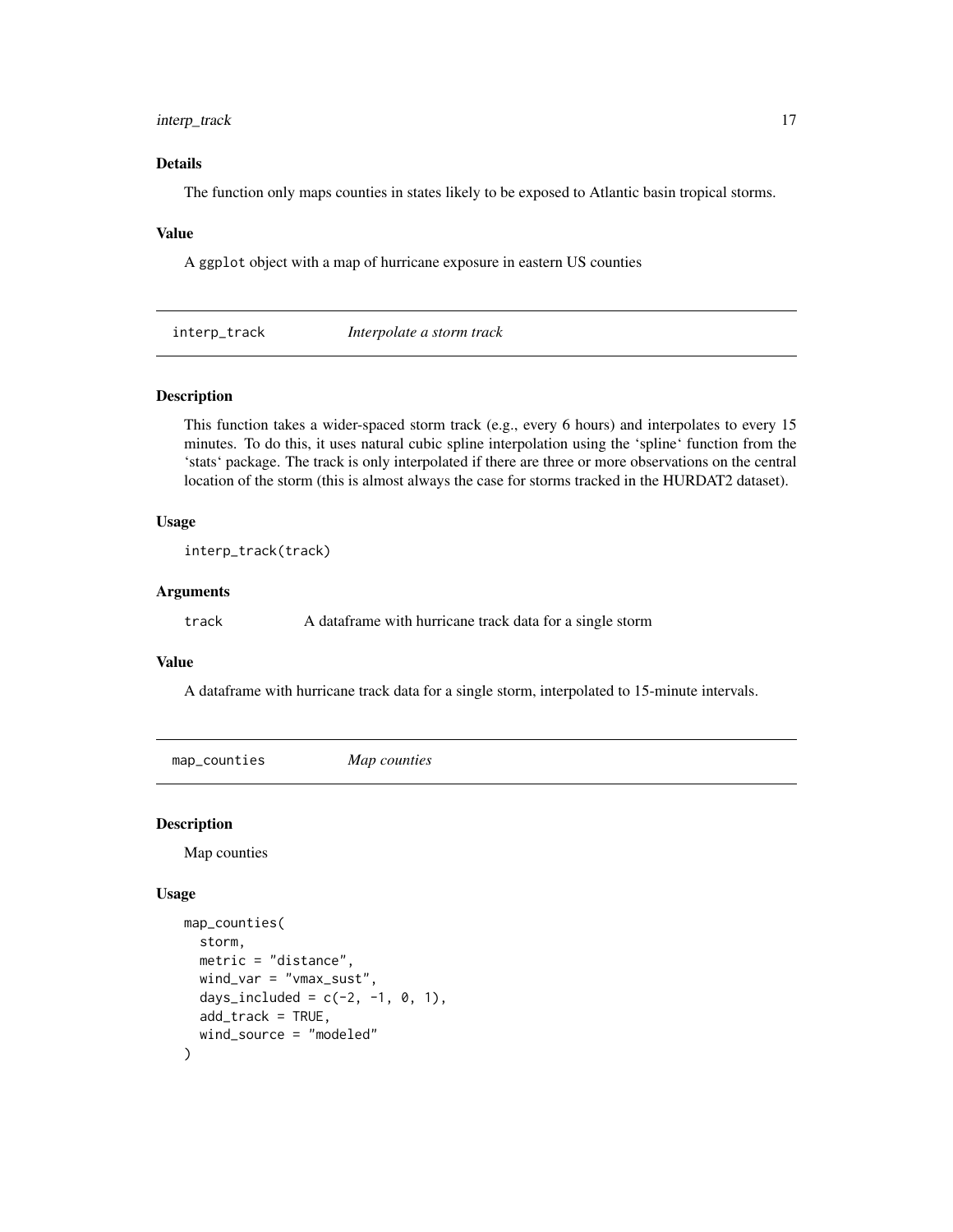| storm         | Character string giving the name of the storm to plot (e.g., "Floyd-1999")                                                                                                                                                                                                                                                                                                                                                                                                                                                                                                                      |
|---------------|-------------------------------------------------------------------------------------------------------------------------------------------------------------------------------------------------------------------------------------------------------------------------------------------------------------------------------------------------------------------------------------------------------------------------------------------------------------------------------------------------------------------------------------------------------------------------------------------------|
| metric        | Character string giving the metric to plot. Current options are "distance",<br>"wind", and "rainfall". These options are used to customize the color palette<br>and scale of the choropleth map produced by this function.                                                                                                                                                                                                                                                                                                                                                                      |
| wind_var      | A character string giving the wind variable to use. Choices are "vmax_sust"<br>(maximum sustained winds; default), "vmax_gust" (maximum gust winds),<br>"sust_dur" (minutes of sustained winds of 20 m / s or higher) and "gust_dur"<br>(minutes of gust winds of 20 m / s or higher). If the Extended Best Tracks<br>wind radii are used as the source of wind data, the "gust_dur" option cannot<br>be selected.                                                                                                                                                                              |
| days_included | A numeric vector listing the days to include when calculating total precipitation.<br>Negative numbers are days before the closest date of the storm to a county. For<br>example, $c(-1, 0, 1)$ would calculate rain for a county as the sum of the rainfall<br>for the day before, the day of, and the day after the date when the storm center<br>was closest to the county center. Values can range from -5 to 3 (i.e., at most, you<br>can calculate the total rainfall from five days to three days after the day when<br>the storm is closest to the county).                             |
| add_track     | TRUE / FALSE of whether to add the storm's track to the map. The default is<br>TRUE.                                                                                                                                                                                                                                                                                                                                                                                                                                                                                                            |
| wind_source   | A character string specifying the source to use for the winds. Options are<br>"modeled", for estimates based on running a wind model from Best Tracks<br>data inputs, and "ext_tracks", for estimates based on the wind radii in the<br>Extended Best Tracks data. See the help files for the datasets storm_winds and<br>ext_tracks_wind in the hurricaneexposuredata package for more details on<br>each of these sources for wind estimates. For the gust wind estimates, these are<br>based on applying a gust factor of 1.49 to the sustained wind estimates in both<br>wind data sources. |

#### Value

This function creates a choropleth map of counties in the eastern part of the United States, showing distance from a storm track, maximum wind speed (or duration of winds at or above 20 m / s), or total rainfall over a given window of one or more days near the date of the storm's closest approach.

```
# Ensure that data package is available before running the example.
# If it is not, see the `hurricaneexposure` package vignette for details
# on installing the required data package.
if (requireNamespace("hurricaneexposuredata", quietly = TRUE)) {
map_counties("Floyd-1999", metric = "rainfall", days_included = c(-2, -1, 0, 1))
map_counties("Katrina-2005", metric = "wind")
map_counties("Katrina-2005", metric = "wind", wind_var = "vmax_gust")
map_counties("Katrina-2005", metric = "wind", wind_var = "sust_dur")
map_counties("Katrina-2005", metric = "wind", wind_source = "ext_tracks")
```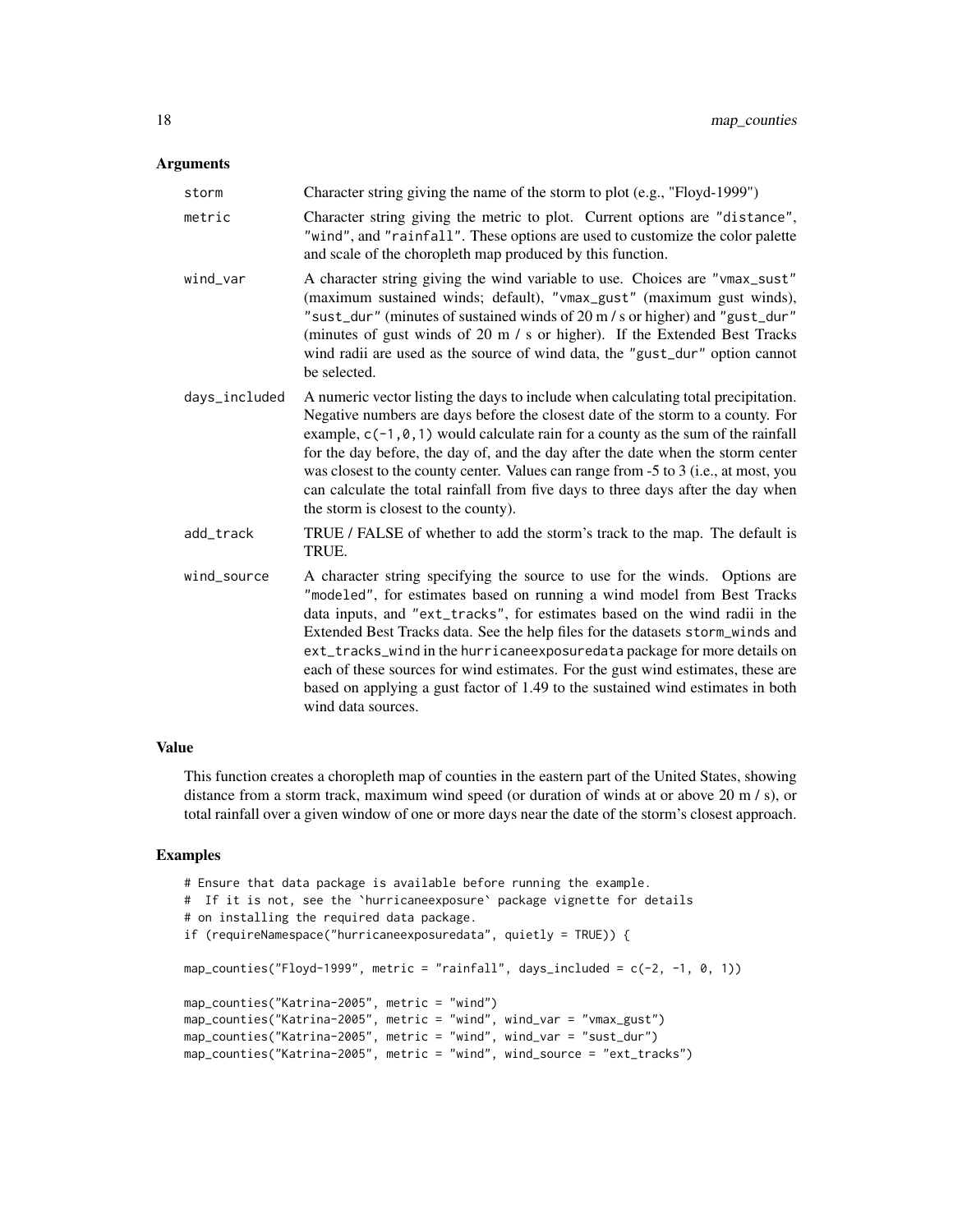```
#' map_counties("Michael-2018", metric = "wind")
map_counties("Michael-2018", metric = "wind", wind_var = "vmax_gust")
map_counties("Michael-2018", metric = "wind", wind_source = "ext_tracks")
}
```
map\_distance\_exposure *Map counties with distance exposure*

#### Description

Map counties as "exposed" or "unexposed" based on the criterion that the storm came within a given distance (specified by dist\_limit) of the county's population mean center.

#### Usage

```
map_distance_exposure(storm, dist_limit, add_track = TRUE)
```
#### Arguments

| storm      | Character string giving the name of the storm to plot $(e.g., "Floyd-1999")$                                                                                           |
|------------|------------------------------------------------------------------------------------------------------------------------------------------------------------------------|
| dist_limit | Maximum distance, in kilometers, of how close the storm track must come to<br>the county's population mean center to classify the county as "exposed" to the<br>storm. |
| add track  | TRUE / FALSE of whether to add the storm's track to the map. The default is<br>TRUE.                                                                                   |

#### Value

Plots a map showing whether eastern US counties were exposed or unexposed to a specific storm based on a distance criterion.

```
# Ensure that data package is available before running the example.
# If it is not, see the `hurricaneexposure` package vignette for details
# on installing the required data package.
if (requireNamespace("hurricaneexposuredata", quietly = TRUE)) {
floyd_map <- map_distance_exposure(storm = "Floyd-1999", dist_limit = 75)
floyd_map
allison_map <- map_distance_exposure(storm = "Allison-2001",
                                     dist<sub>-</sub>limit = 75)
map_tracks("Allison-2001", plot_points = FALSE, plot_object = allison_map)
}
```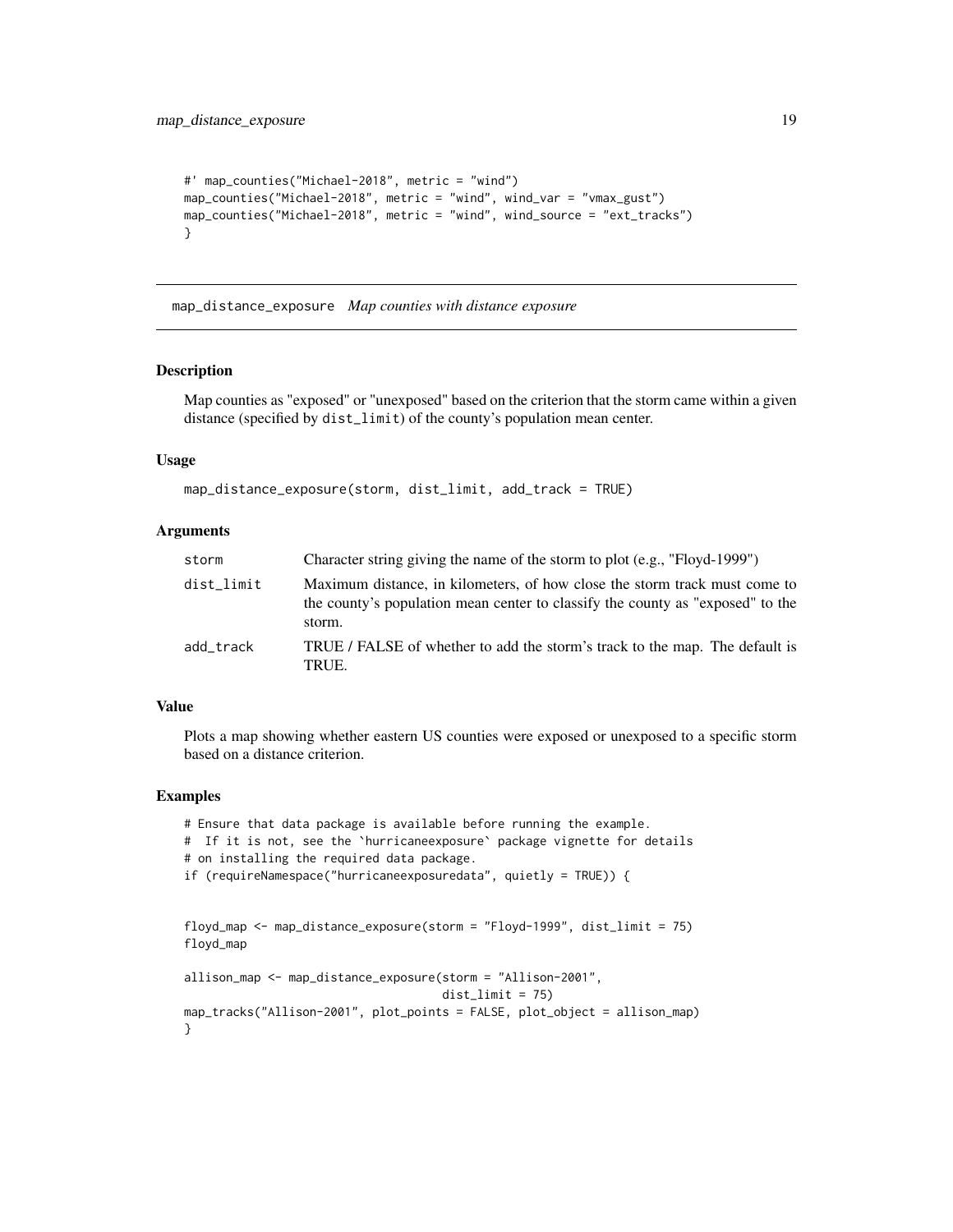<span id="page-19-0"></span>map\_event\_exposure *Map county-level exposure based on reported events*

#### Description

Map counties as "exposed" or "unexposed" based on the criterion that the county had an event listing of a specified type in the NOAA Storm Events database. For more information on the underlying data, see the helpfile for the storm\_events dataset.

#### Usage

```
map_event_exposure(storm_id, event_type, add_track = TRUE)
```
#### Arguments

| storm id   | Character vector with the storm for which to map events (e.g., "Katrina-2005")                                                                      |
|------------|-----------------------------------------------------------------------------------------------------------------------------------------------------|
| event_type | Character string with the type of event to use to identify county exposures. Op-<br>tions include "flood", "tornado", "wind", and "tropical_storm". |
| add track  | TRUE / FALSE of whether to add the storm's track to the map. The default is<br>TRUE.                                                                |

#### Value

A map showing whether eastern US counties were exposed or unexposed to a specific storm based on event listings.

#### Note

Note that flood events are not available for any year before 1996.

```
# Ensure that data package is available before running the example.
# If it is not, see the `hurricaneexposure` package vignette for details
# on installing the required data package.
if (requireNamespace("hurricaneexposuredata", quietly = TRUE)) {
map_event_exposure(storm_id = "Floyd-1999", event_type = "flood")
map_event_exposure(storm_id = "Floyd-1999", event_type = "tornado")
map_event_exposure(storm_id = "Floyd-1999", event_type = "wind")
map_event_exposure(storm_id = "Floyd-1999", event_type = "tropical_storm")
map_event_exposure(storm_id = "Florence-2018", event_type = "flood")
map_event_exposure(storm_id = "Florence-2018", event_type = "tropical_storm")
map_event_exposure(storm_id = "Michael-2018", event_type = "wind")
map_event_exposure(storm_id = "Michael-2018", event_type = "tropical_storm")
}
```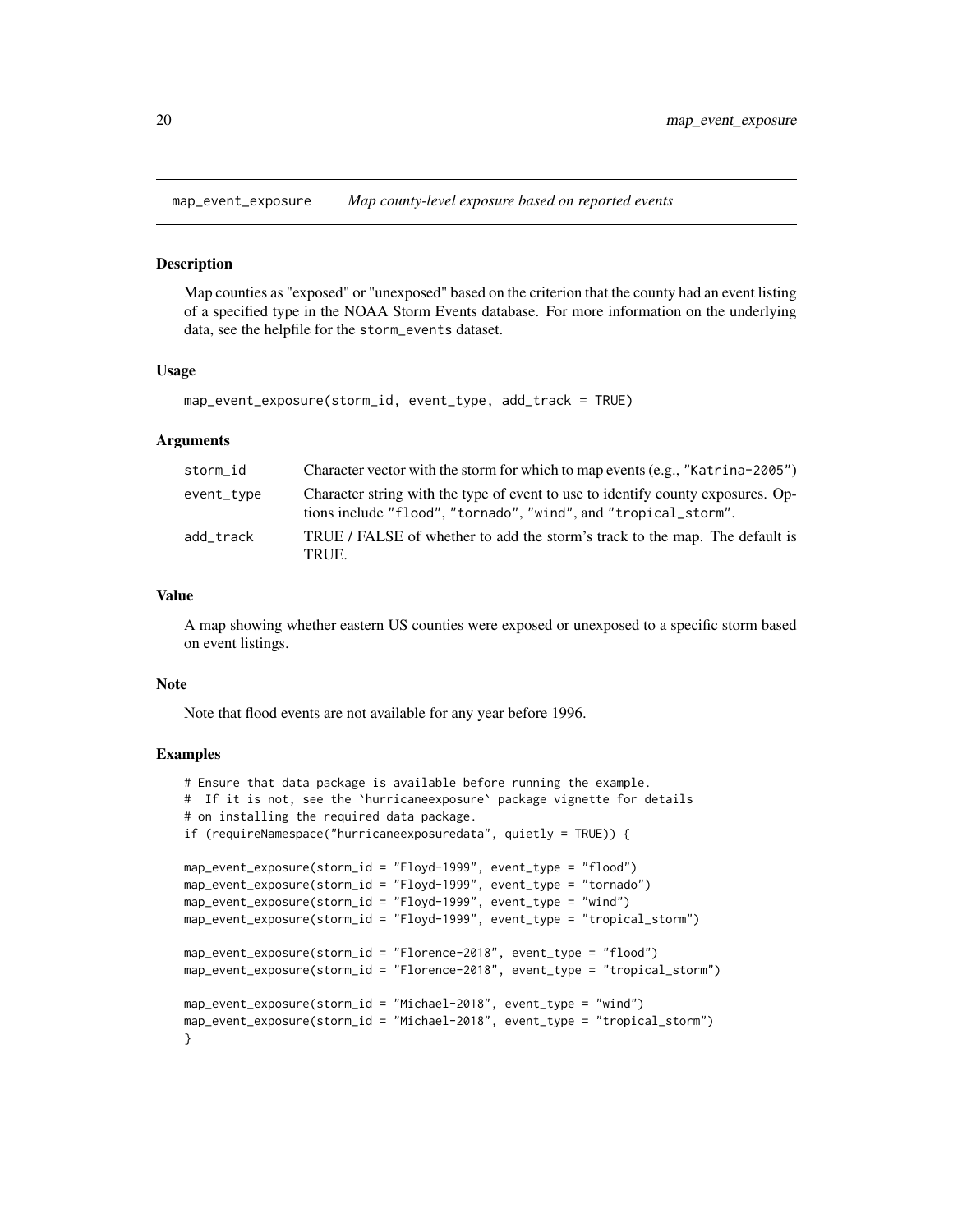#### <span id="page-20-0"></span>Description

Map counties as "exposed" or "unexposed" based on the criteria that the storm came within a given distance (specified by dist\_limit) of the county's population mean center and a certain amount of rain rain\_limit fell during a specified window of days (days\_included).

#### Usage

```
map_rain_exposure(
  storm,
  rain_limit,
  dist_limit,
  days_included = c(-2, -1, 0, 1),
  add_track = TRUE
)
```
#### Arguments

| storm         | Character string giving the name of the storm to plot (e.g., "Floyd-1999")                                                                                                                                                                                                                                                                                                                                                                                                                                                                                          |
|---------------|---------------------------------------------------------------------------------------------------------------------------------------------------------------------------------------------------------------------------------------------------------------------------------------------------------------------------------------------------------------------------------------------------------------------------------------------------------------------------------------------------------------------------------------------------------------------|
| rain_limit    | Minimum of rainfall, in millimeters, summed across the days selected to be<br>included (days_included), that must fall in a county for the county to be clas-<br>sified as "exposed" to the storm.                                                                                                                                                                                                                                                                                                                                                                  |
| dist_limit    | Maximum distance, in kilometers, of how close the storm track must come to<br>the county's population mean center to classify the county as "exposed" to the<br>storm.                                                                                                                                                                                                                                                                                                                                                                                              |
| days_included | A numeric vector listing the days to include when calculating total precipitation.<br>Negative numbers are days before the closest date of the storm to a county. For<br>example, $c(-1, 0, 1)$ would calculate rain for a county as the sum of the rainfall<br>for the day before, the day of, and the day after the date when the storm center<br>was closest to the county center. Values can range from -5 to 3 (i.e., at most, you<br>can calculate the total rainfall from five days to three days after the day when<br>the storm is closest to the county). |
| add_track     | TRUE / FALSE of whether to add the storm's track to the map. The default is<br>TRUE.                                                                                                                                                                                                                                                                                                                                                                                                                                                                                |

#### Examples

# Ensure that data package is available before running the example. # If it is not, see the `hurricaneexposure` package vignette for details # on installing the required data package. if (requireNamespace("hurricaneexposuredata", quietly = TRUE)) { map\_rain\_exposure(storm = "Floyd-1999", rain\_limit = 50, dist\_limit = 100)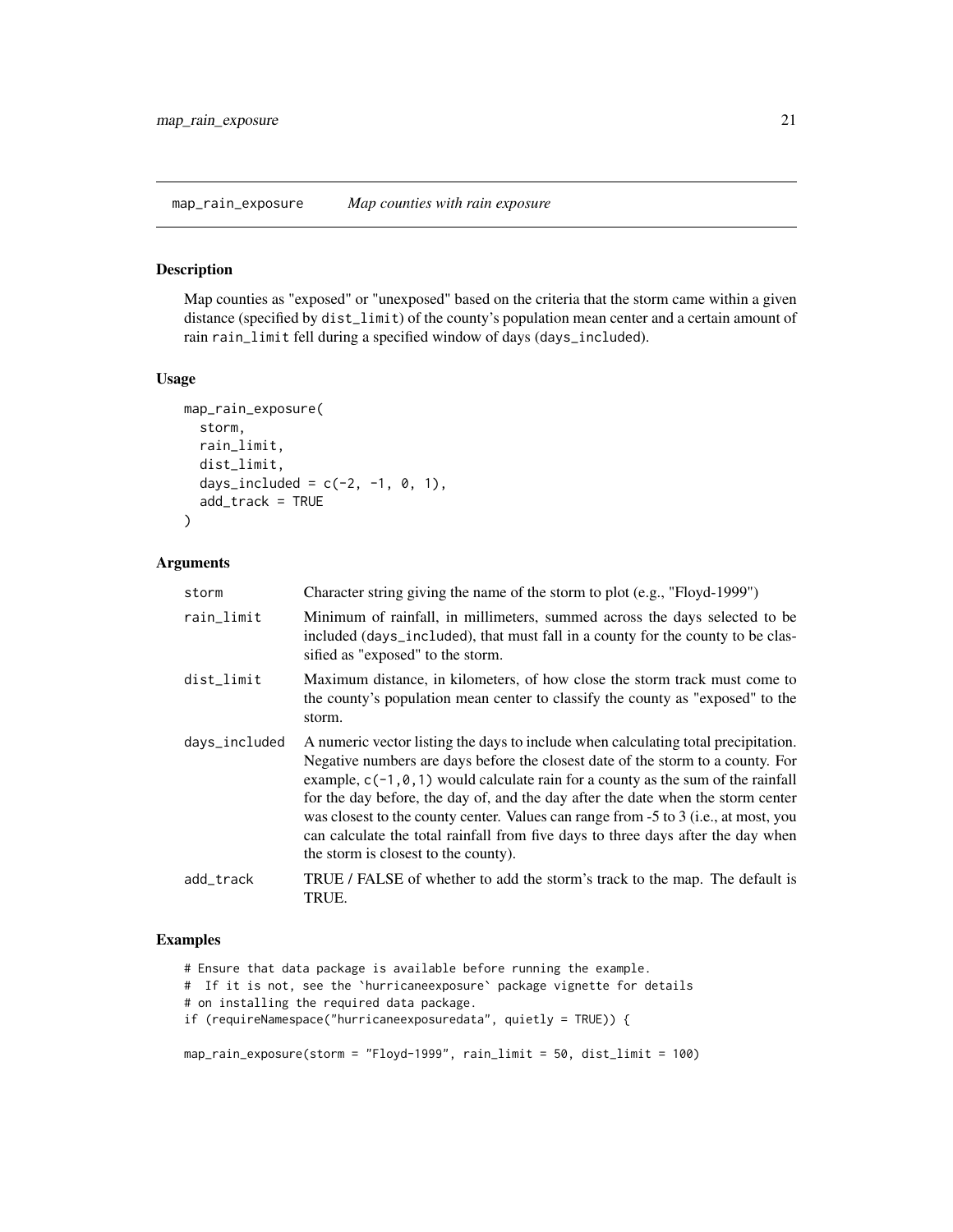```
# Example of customizine track appearance
allison_map <- map_rain_exposure(storm = "Allison-2001", rain_limit = 125,
                                 dist_limit = 100, days_included = -5:3,
                                 add_track = FALSE)
map_tracks("Allison-2001", plot_object = allison_map, plot_points = TRUE)
}
```
map\_tracks *Plot Atlantic basin hurricane tracks*

#### Description

Plot the tracks of any selected storms in the hurricane tracking dataset for the Atlantic basin. This function allows you to plot a new map or add the tracks to an existing ggplot object.

#### Usage

```
map_tracks(
  storms,
 plot_object = NULL,
 padding = 2,
 plot_points = FALSE,
  alpha = 1,
  color = "firebrick"
)
```
#### Arguments

| storms      | Character vector with the names of all storms to plot. This parameter must use<br>the unique storm identifiers from the 'storm_id' column of the 'hurr_tracks'<br>dataframe.                                     |
|-------------|------------------------------------------------------------------------------------------------------------------------------------------------------------------------------------------------------------------|
| plot_object | NULL or the name of a ggplot object to use as the underlying plot object. If<br>NULL, the function will generate a new map of the eastern US states using<br>'default_map'.                                      |
| padding     | Numerical value giving the number of degrees to add to the outer limits of the<br>plot object (or default map if 'plot_object' is left as NULL) when cropping hur-<br>ricane tracks.                             |
| plot_points | TRUE / FALSE indicator of whether to include points, as well as lines, when<br>plotting the hurricane tracks. These points show the times for which observa-<br>tions were recorded in the hurricane track data. |
| alpha       | Numerical value designating the amount of transparency to use for plotting<br>tracks.                                                                                                                            |
| color       | Character string giving the color to use to plot the tracks.                                                                                                                                                     |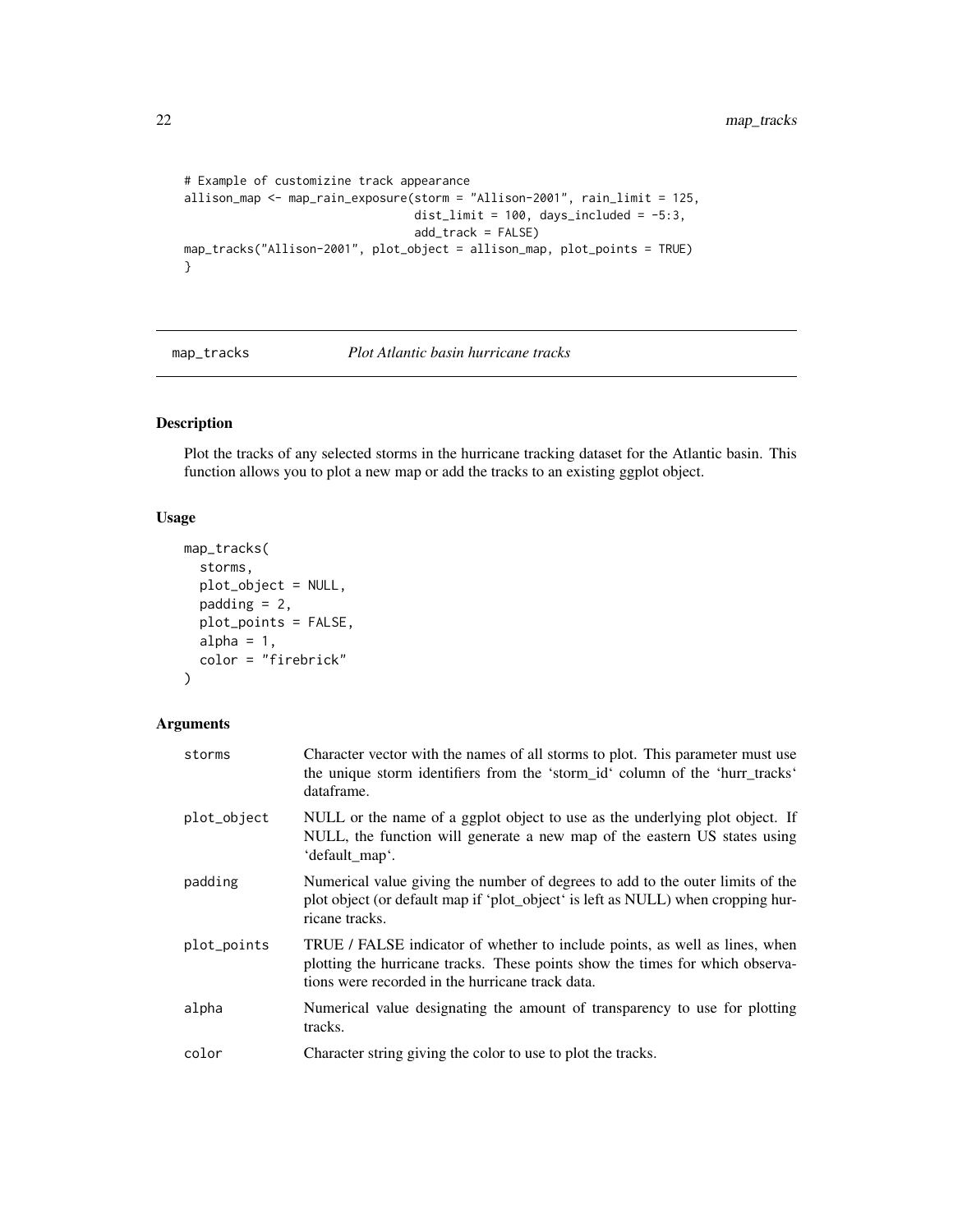#### <span id="page-22-0"></span>Value

Returns a ggplot object with plotting data for the storm tracks of the selected storms. This object can be printed directly or added to with other ggplot2 commands.

#### Examples

```
# Ensure that data package is available before running the example.
# If it is not, see the `hurricaneexposure` package vignette for details
# on installing the required data package.
if (requireNamespace("hurricaneexposuredata", quietly = TRUE)) {
map_tracks(storms = "Sandy-2012")
map_tracks(storms = "Floyd-1999", plot_points = TRUE)
map_tracks(storms = c("Sandy-2012", "Floyd-1999"))
a \le map_tracks(storms = "Sandy-2012", color = "blue", alpha = 0.3)
b \le map_tracks(storms = "Floyd-1999", plot_object = a)
b
}
```
map\_wind\_exposure *Map counties with wind exposure*

#### Description

Map counties as "exposed" or "unexposed" based on the criterion that the storm had a certain wind speed (specified by wind\_limit, in meters per second).

#### Usage

```
map_wind_exposure(
  storm,
 wind_var = "vmax_sust",
 wind_limit,
  add_track = TRUE,
  wind_source = "modeled"
)
```
#### Arguments

| storm    | A character string giving the storm ID (e.g., "Floyd-1999")                                                                                                                                                                                                                                                                                                                                                       |
|----------|-------------------------------------------------------------------------------------------------------------------------------------------------------------------------------------------------------------------------------------------------------------------------------------------------------------------------------------------------------------------------------------------------------------------|
| wind_var | A character string giving the wind variable to use. Choices are "vmax_sust"<br>(maximum sustained winds; default), "vmax_gust" (maximum gust winds),<br>"sust_dur" (minutes of sustained winds of 20 m /s or higher) and "gust_dur"<br>(minutes of gust winds of 20 m / s or higher). If the Extended Best Tracks<br>wind radii are used as the source of wind data, the "gust_dur" option cannot<br>be selected. |
|          |                                                                                                                                                                                                                                                                                                                                                                                                                   |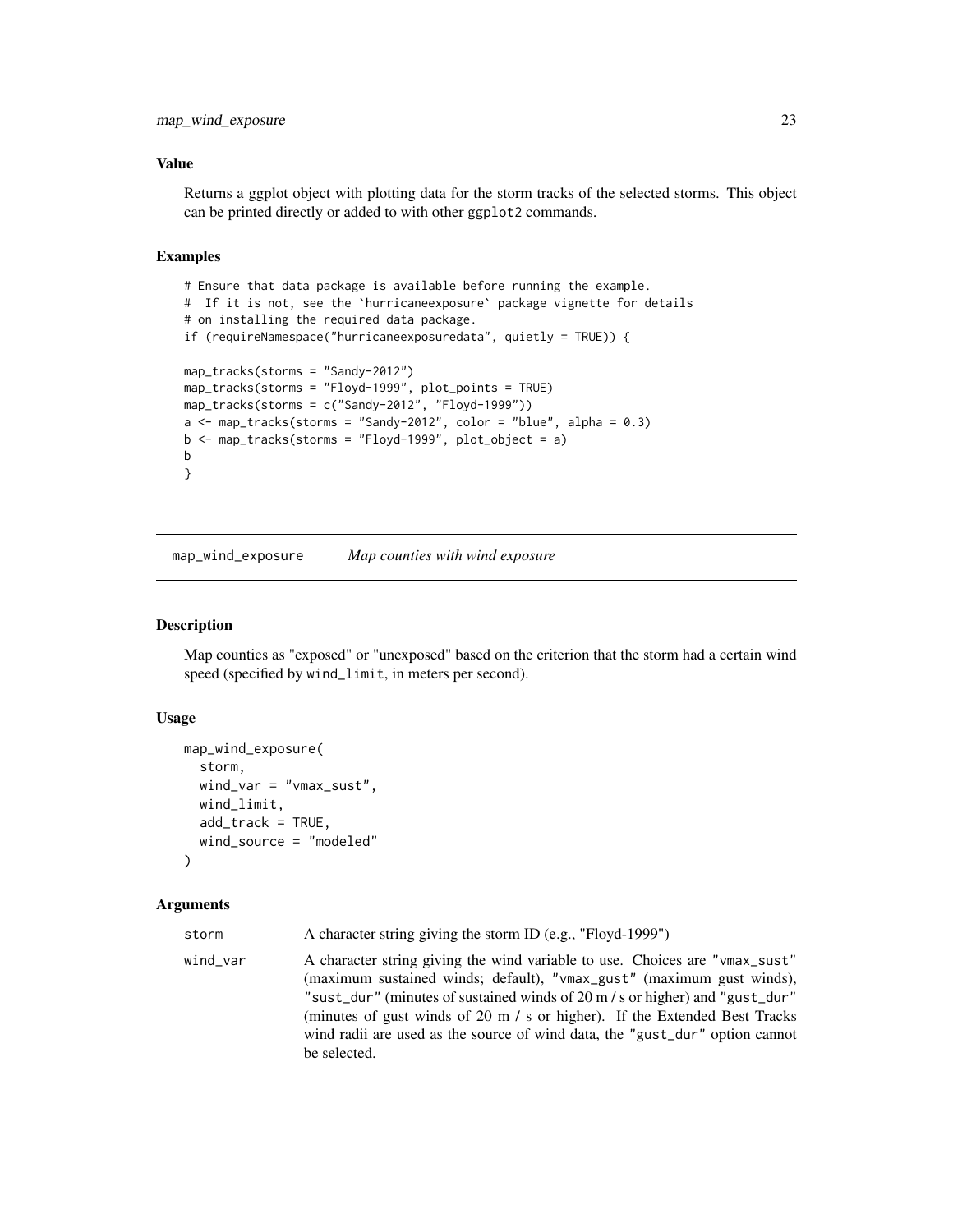<span id="page-23-0"></span>

| wind_limit  | A numeric vector of length one giving the minimum wind speed (in meters per<br>second) or duration of winds of 20 m / s or more (in minutes) to use in the filter.<br>The units of this variable will depend on the user's choice for the wind_var<br>parameter. If the Extended Best Tracks wind radii are used as the source of the<br>wind data, the sustained winds will only be available for cutpoints of 34 knots,<br>50 knots, and 64 knots, so these values should be used (e.g., to get all counties<br>with winds of 34 knots or higher, you could use $wind$ limit = 17.4, with the<br>limit given as a value just below 34 knots in the units meters per second). |
|-------------|--------------------------------------------------------------------------------------------------------------------------------------------------------------------------------------------------------------------------------------------------------------------------------------------------------------------------------------------------------------------------------------------------------------------------------------------------------------------------------------------------------------------------------------------------------------------------------------------------------------------------------------------------------------------------------|
| add_track   | TRUE / FALSE of whether to add the storm's track to the map. The default is<br>TRUE.                                                                                                                                                                                                                                                                                                                                                                                                                                                                                                                                                                                           |
| wind_source | A character string specifying the source to use for the winds. Options are<br>"modeled", for estimates based on running a wind model from Best Tracks<br>data inputs, and "ext_tracks", for estimates based on the wind radii in the<br>Extended Best Tracks data. See the help files for the datasets storm_winds and<br>ext_tracks_wind in the hurricaneexposuredata package for more details on<br>each of these sources for wind estimates. For the gust wind estimates, these are<br>based on applying a gust factor of 1.49 to the sustained wind estimates in both<br>wind data sources.                                                                                |

#### Value

Plots a map showing whether eastern US counties were exposed or unexposed to a specific storm based on a wind criterion.

#### Examples

```
# Ensure that data package is available before running the example.
# If it is not, see the `hurricaneexposure` package vignette for details
# on installing the required data package.
if (requireNamespace("hurricaneexposuredata", quietly = TRUE)) {
map_wind_exposure(storm = "Beryl-1988", wind_limit = 15)
}
```
multi\_county\_distance *Hurricane exposure by distance for communities*

#### Description

This function takes a dataframe with multi-county communities and returns a community-level dataframe of "exposed" storms, based on the shortest distance between the storm's track and the population-based centers of each county in the community.

```
multi_county_distance(communities, start_year, end_year, dist_limit)
```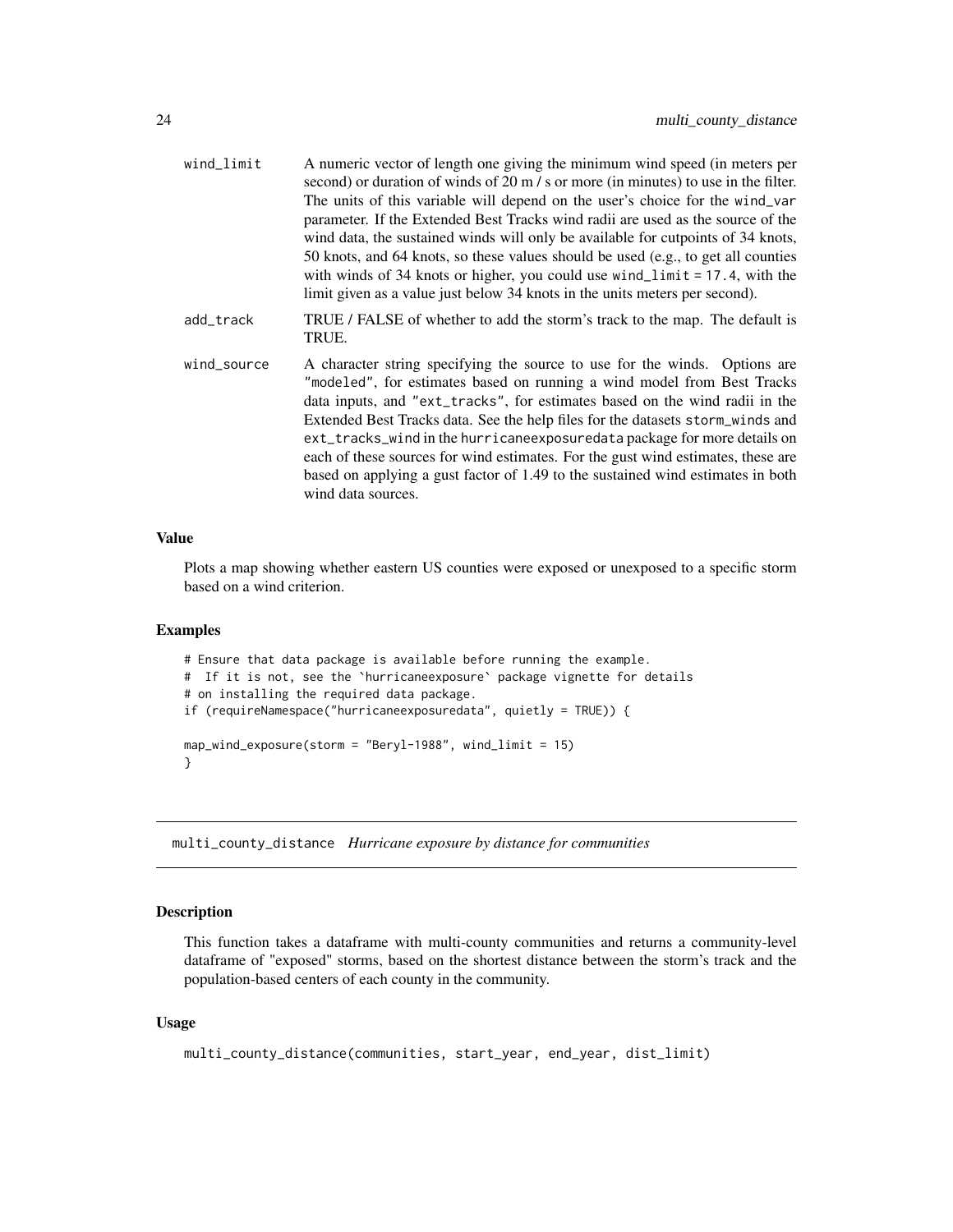<span id="page-24-0"></span>

| communities | A data frame with the FIPS codes for all counties within each community. It must<br>include columns with a column identifier (commun) and with the FIPS codes of<br>counties included in each community (fips). See the example code. |
|-------------|---------------------------------------------------------------------------------------------------------------------------------------------------------------------------------------------------------------------------------------|
| start_year  | Four-digit integer with first year to consider.                                                                                                                                                                                       |
| end_year    | Four-digit integer with last year to consider.                                                                                                                                                                                        |
| dist_limit  | Maximum distance, in kilometers, of how close the storm track must come to<br>the county's population mean center to classify the county as "exposed" to the<br>storm.                                                                |

#### Value

Returns the same type dataframe as county\_distance, but with storms listed by community instead of county.

#### Examples

```
# Ensure that data package is available before running the example.
# If it is not, see the `hurricaneexposure` package vignette for details
# on installing the required data package.
if (requireNamespace("hurricaneexposuredata", quietly = TRUE)) {
communities <- data.frame(community_name = c(rep("ny", 6), "no", "new"),
                         fips = c("36005", "36047", "36061",
                                  "36085", "36081", "36119",
                                  "22071", "51700"))
distance_df <- multi_county_distance(communities = communities,
                                     start_year = 1995, end_year = 2005,
                                     dist_limit = 75)
}
```
multi\_county\_events *Hurricane exposure by events for communities*

#### Description

This function takes a dataframe with multi-county communities and returns a community-level dataframe of "exposed" storms, based on the type of the event.

```
multi_county_events(communities, start_year, end_year, event_type)
```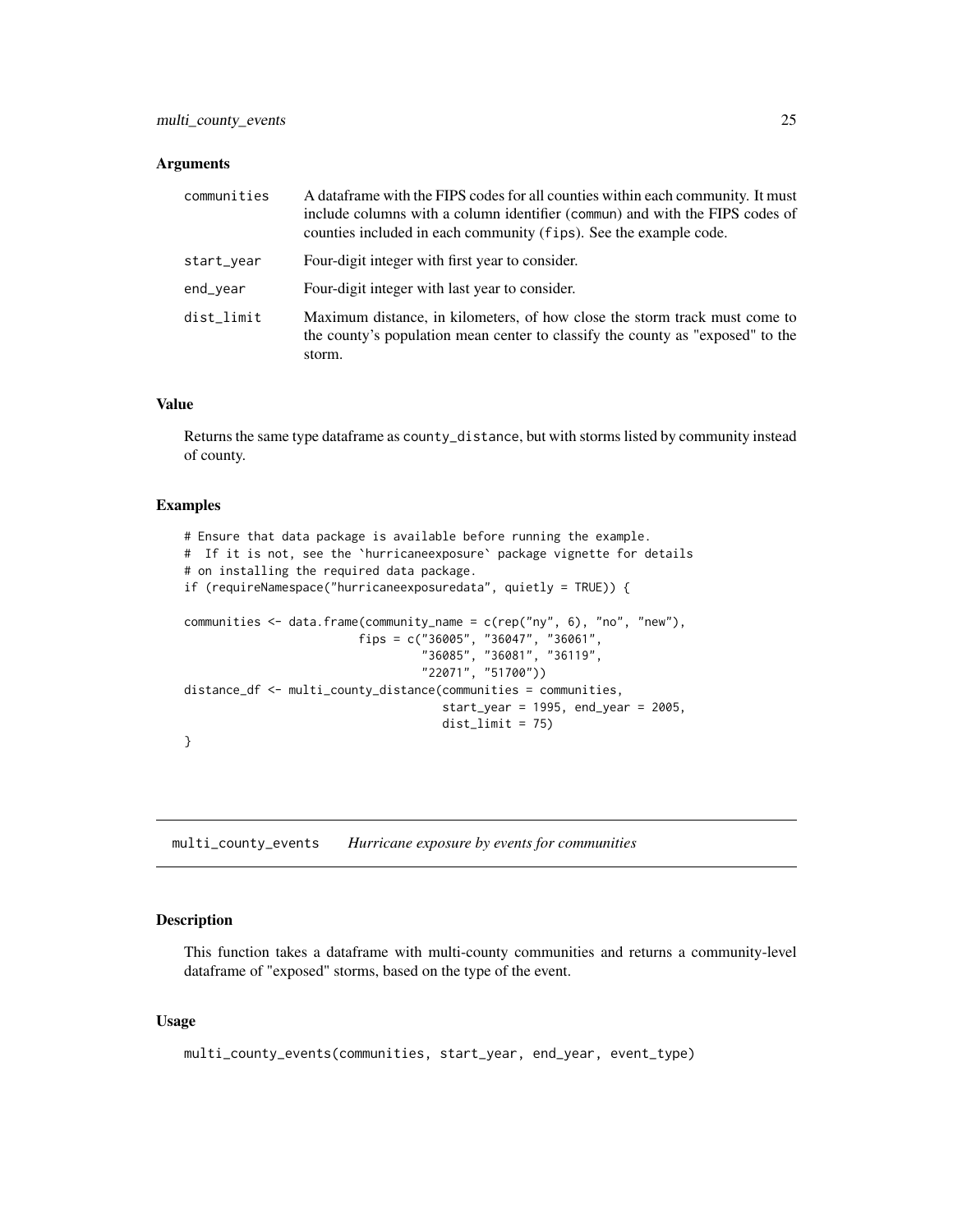<span id="page-25-0"></span>

| communities | A data frame with the FIPS codes for all counties within each community. It must<br>include columns with a column identifier (commun) and with the FIPS codes of<br>counties included in each community (fips). See the example code. |
|-------------|---------------------------------------------------------------------------------------------------------------------------------------------------------------------------------------------------------------------------------------|
| start_year  | Four-digit integer with first year to consider.                                                                                                                                                                                       |
| end_year    | Four-digit integer with last year to consider.                                                                                                                                                                                        |
| event_type  | Character string with the type of event to use to identify county exposures. Op-<br>tions include "flood", "tornado", "wind", and "tropical_storm".                                                                                   |

#### Value

Returns the same type dataframe as county\_events, but with storms listed by community instead of county.

#### Examples

```
# Ensure that data package is available before running the example.
# If it is not, see the `hurricaneexposure` package vignette for details
# on installing the required data package.
if (requireNamespace("hurricaneexposuredata", quietly = TRUE)) {
communities <- data.frame(community_name = c(rep("ny", 6), "no", "new"),
                         fips = c("36005", "36047", "36061",
                                  "36085", "36081", "36119",
                                  "22071", "51700"))
distance_df <- multi_county_events(communities = communities,
                                     start_year = 1995, end_year = 2005,
                                     event_type = "flood")
}
```
<span id="page-25-1"></span>multi\_county\_rain *Hurricane exposure by rain for communities*

#### Description

This function takes a dataframe with multi-county communities (see example for the proper format) and returns a community-level dataframe of storms to which the community was exposed, based on the average distance between the storm's track and the population-based centers of each county in the community and the given threshold of rainfall, summed over the days included in the rainfall measurement.

```
multi_county_rain(
  communities,
  start_year,
  end_year,
```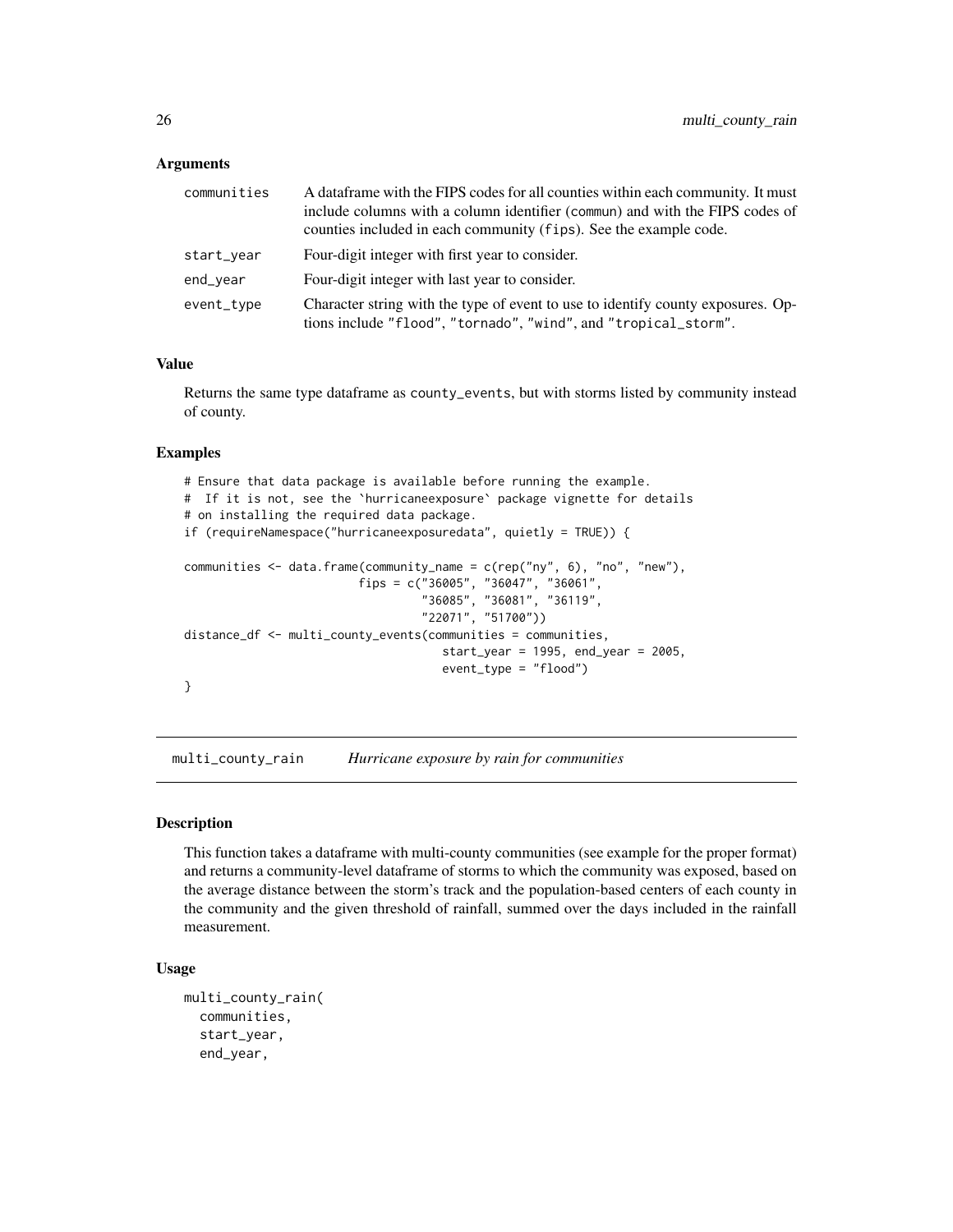```
rain_limit,
  dist_limit,
  days_included = c(-2, -1, 0, 1)\lambda
```

| communities   | A data frame with the FIPS codes for all counties within each community. It must<br>include columns with a column identifier (commun) and with the FIPS codes of<br>counties included in each community (fips). See the example code.                                                                                                                                                                                                                                                                                                                               |
|---------------|---------------------------------------------------------------------------------------------------------------------------------------------------------------------------------------------------------------------------------------------------------------------------------------------------------------------------------------------------------------------------------------------------------------------------------------------------------------------------------------------------------------------------------------------------------------------|
| start_year    | Four-digit integer with first year to consider.                                                                                                                                                                                                                                                                                                                                                                                                                                                                                                                     |
| end_year      | Four-digit integer with last year to consider.                                                                                                                                                                                                                                                                                                                                                                                                                                                                                                                      |
| rain_limit    | Minimum of rainfall, in millimeters, summed across the days selected to be<br>included (days_included), that must fall in a county for the county to be clas-<br>sified as "exposed" to the storm.                                                                                                                                                                                                                                                                                                                                                                  |
| dist_limit    | Maximum distance, in kilometers, of how close the storm track must come to<br>the county's population mean center to classify the county as "exposed" to the<br>storm.                                                                                                                                                                                                                                                                                                                                                                                              |
| days_included | A numeric vector listing the days to include when calculating total precipitation.<br>Negative numbers are days before the closest date of the storm to a county. For<br>example, $c(-1, 0, 1)$ would calculate rain for a county as the sum of the rainfall<br>for the day before, the day of, and the day after the date when the storm center<br>was closest to the county center. Values can range from -5 to 3 (i.e., at most, you<br>can calculate the total rainfall from five days to three days after the day when<br>the storm is closest to the county). |

#### Value

Returns a dataframe with a row for each county-storm pair and with columns for:

- commun: Each community's unique id
- storm\_id: Unique storm identifier with the storm name and year, separated by a hyphen(e.g., "Alberto-1988", "Katrina-2005")
- closest\_date: Date (based on local time) of the closest approach of the storm to the county's population mean center.
- local\_time: Local time of the closest approach of the storm to the county's population mean center, based on storm tracks linearly interpolated to 15-minute increments.
- closest\_time\_utc: Time, in UTC, of the closest approach of the storm to the county's population mean center, based on storm tracks linearly interpolated to 15-minute increments.
- mean\_dist: Average of the minimum distance (in kilometers) between the storm's track and the population mean centers of all the counties in the community.
- mean\_rain: Average of cumulative rainfall, in millimeters, in the counties in the community for the days selected using the days\_included option.
- min\_dist: The smallest minimum distance (in kilometers) between the storm's track and the population mean centers of any of the counties in the community.
- max\_rain: The maximum cumulative rainfall, in millimeters, in any of the counties in the community for the days selected using the days\_included option.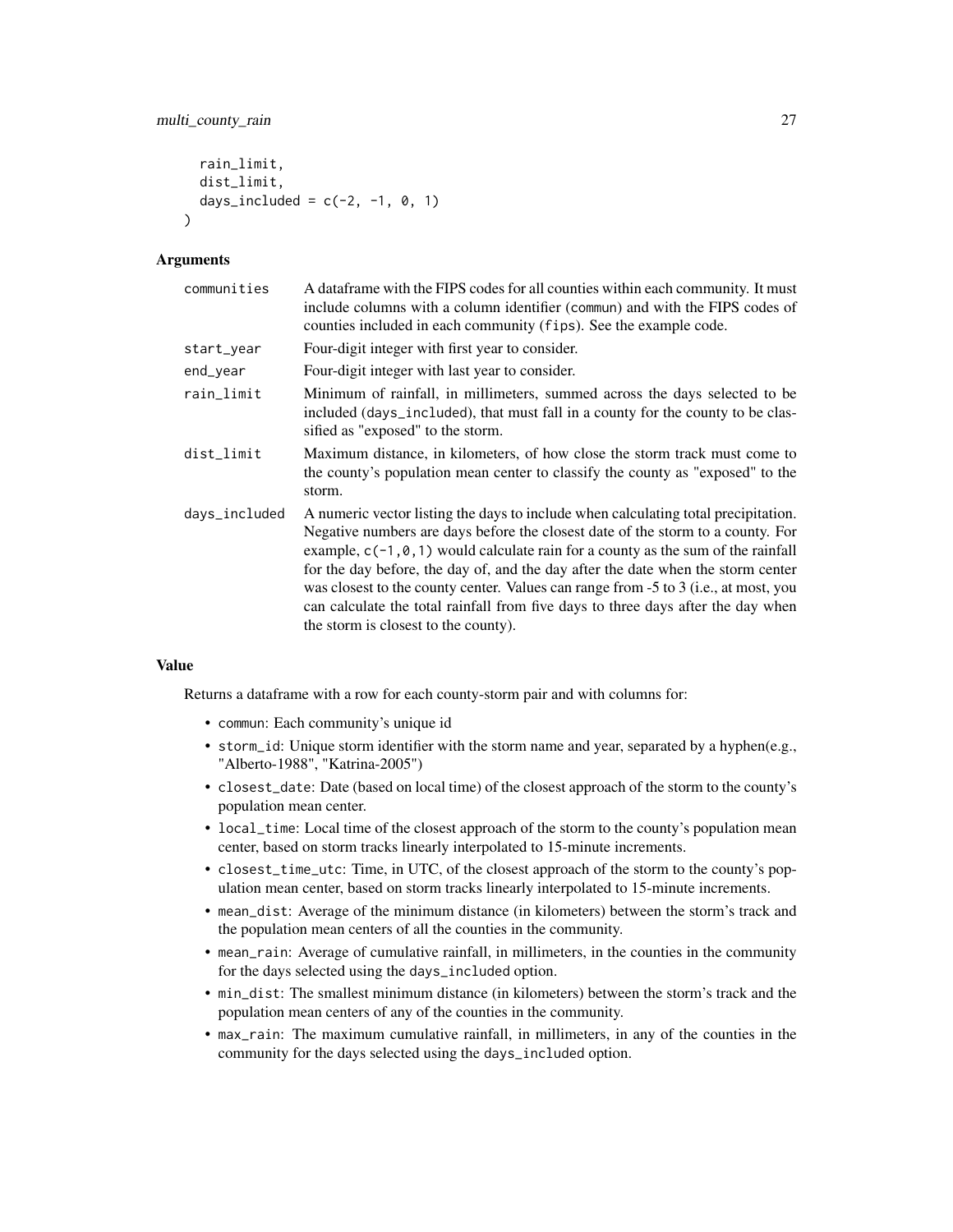#### <span id="page-27-0"></span>References

Al-Hamdan MZ, Crosson WL, Economou SA, Estes MG, Estes SM, Hemmings SN, Kent ST, Puckette M, Quattrochi DA, Rickman DL, Wade GM, McClure LA, 2014. Environmental public health applications using remotely sensed data. Geocarto International 29(1):85-98.

North America Land Data Assimilation System (NLDAS) Daily Precipitation years 1979-2011 on CDC WONDER Online Database, released 2012. [http://wonder.cdc.gov/wonder/help/](http://wonder.cdc.gov/wonder/help/Precipitation.html) [Precipitation.html](http://wonder.cdc.gov/wonder/help/Precipitation.html)

Rui H, Mocko D, 2014. README Document for North America Land Data Assimilation System Phase 2 (NLDAS-2) Products. Goddard Earth Sciences Data and Information Services Center.

#### Examples

```
# Ensure that data package is available before running the example.
# If it is not, see the `hurricaneexposure` package vignette for details
# on installing the required data package.
if (requireNamespace("hurricaneexposuredata", quietly = TRUE)) {
communities <- data.frame(community_name = c(rep("ny", 6), "no", "new"),
                         fips = c("36005", "36047", "36061",
                                  "36085", "36081", "36119",
                                  "22071", "51700"))
rain_storm_df <- multi_county_rain(communities = communities,
                                   start_year = 1995, end_year = 2005,
                                   rainlimit = 100, dist_limit = 100)
}
```
<span id="page-27-1"></span>multi\_county\_wind *Hurricane exposure by wind for communities*

#### Description

This function takes a dataframe with multi-county communities and returns a community-level dataframe of "exposed" storms, based on the highest of the maximum sustained wind speed for each county in the community.

#### Usage

```
multi_county_wind(communities, start_year, end_year, wind_limit)
```
#### Arguments

| communities | A data frame with the FIPS codes for all counties within each community. It must<br>include columns with a column identifier (commun) and with the FIPS codes of |
|-------------|------------------------------------------------------------------------------------------------------------------------------------------------------------------|
| start_year  | counties included in each community (fips). See the example code.<br>Four-digit integer with first year to consider.                                             |
| end_year    | Four-digit integer with last year to consider.                                                                                                                   |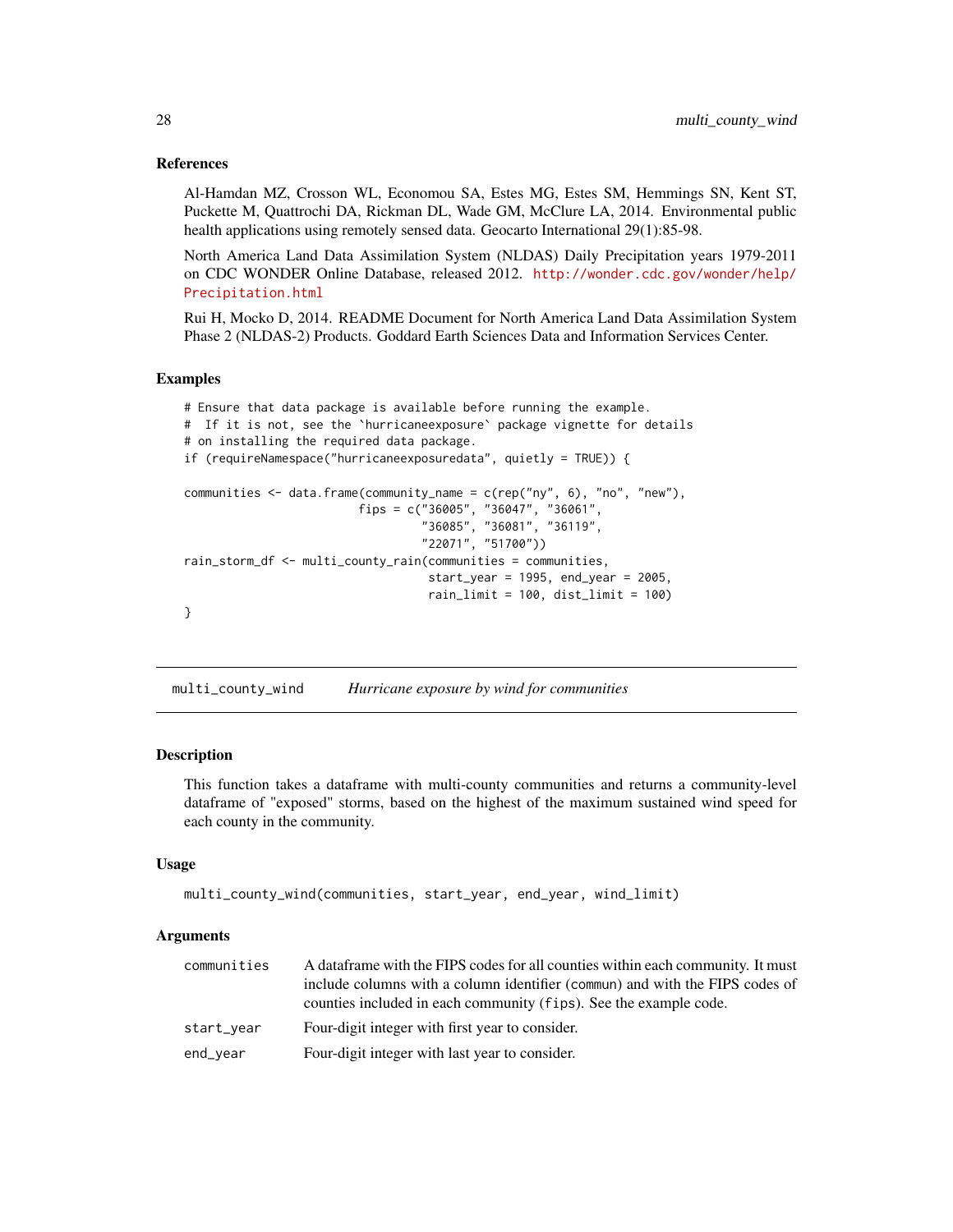<span id="page-28-0"></span>wind\_limit A numeric vector of length one giving the minimum wind speed (in meters per second) or duration of winds of 20 m / s or more (in minutes) to use in the filter. The units of this variable will depend on the user's choice for the wind\_var parameter. If the Extended Best Tracks wind radii are used as the source of the wind data, the sustained winds will only be available for cutpoints of 34 knots, 50 knots, and 64 knots, so these values should be used (e.g., to get all counties with winds of 34 knots or higher, you could use wind\_limit = 17.4, with the limit given as a value just below 34 knots in the units meters per second).

#### Value

Returns the same type dataframe as county\_rain, but with storms listed by community instead of county.

#### Note

This function currently will only input a threshold for the sustained wind metric. If you would like to use gust winds or duration of winds, you will need to use the county\_wind function to pull storms and aggregate to the multi-county community level yourself.

#### Examples

```
# Ensure that data package is available before running the example.
# If it is not, see the `hurricaneexposure` package vignette for details
# on installing the required data package.
if (requireNamespace("hurricaneexposuredata", quietly = TRUE)) {
communities <- data.frame(community_name = c(rep("ny", 6), "no", "new"),
                         fips = c("36005", "36047", "36061",
                                  "36085", "36081", "36119",
                                  "22071", "51700"))
wind_df <- multi_county_wind(communities = communities,
                                     start_year = 1988, end_year = 2005,
                                     windlimit = 20)
}
```
rain\_exposure *Write storm rain exposure files*

#### Description

This function takes an input of locations (either a vector of county FIPS or a dataframe of multicounty FIPS, with all FIPS listed for each county; see examples) and creates time series dataframes with the dates and exposures for all storms meeting the given rainfall and storm distance criteria. These exposure time series can then be merged with other time series (e.g., community-specific daily counts of health outcomes).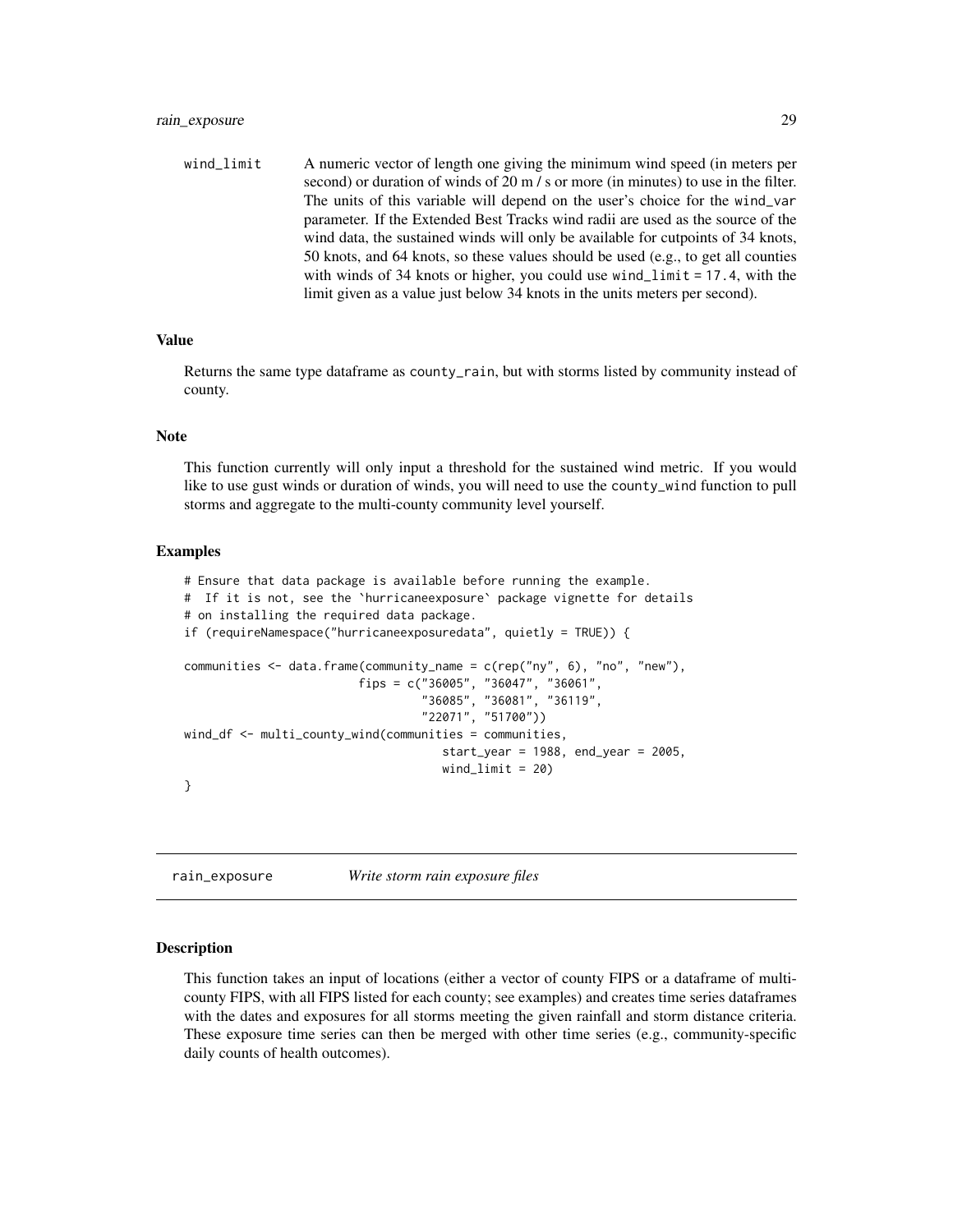#### Usage

```
rain_exposure(
  locations,
  start_year,
 end_year,
  rain_limit,
  dist_limit,
  days_included = c(-2, -1, 0, 1),
 out_dir,
 out_type = "csv"
)
```
#### Arguments

| locations     | Either a vector of FIPS county codes, for county-level output, or a dataframe<br>with columns for community identifier (commun) and associated FIPS codes<br>(fips), for multi-county community output. See the examples for the proper<br>format for this argument.                                                                                                                                                                                                                                                                                                |
|---------------|---------------------------------------------------------------------------------------------------------------------------------------------------------------------------------------------------------------------------------------------------------------------------------------------------------------------------------------------------------------------------------------------------------------------------------------------------------------------------------------------------------------------------------------------------------------------|
| start_year    | Four-digit integer with first year to consider.                                                                                                                                                                                                                                                                                                                                                                                                                                                                                                                     |
| end_year      | Four-digit integer with last year to consider.                                                                                                                                                                                                                                                                                                                                                                                                                                                                                                                      |
| rain_limit    | Minimum of rainfall, in millimeters, summed across the days selected to be<br>included (days_included), that must fall in a county for the county to be clas-<br>sified as "exposed" to the storm.                                                                                                                                                                                                                                                                                                                                                                  |
| dist_limit    | Maximum distance, in kilometers, of how close the storm track must come to<br>the county's population mean center to classify the county as "exposed" to the<br>storm.                                                                                                                                                                                                                                                                                                                                                                                              |
| days_included | A numeric vector listing the days to include when calculating total precipitation.<br>Negative numbers are days before the closest date of the storm to a county. For<br>example, $c(-1, 0, 1)$ would calculate rain for a county as the sum of the rainfall<br>for the day before, the day of, and the day after the date when the storm center<br>was closest to the county center. Values can range from -5 to 3 (i.e., at most, you<br>can calculate the total rainfall from five days to three days after the day when<br>the storm is closest to the county). |
| out_dir       | Character string giving the pathname of the directory in which to write output.<br>This directory should already exist on your computer.                                                                                                                                                                                                                                                                                                                                                                                                                            |
| out_type      | Character string giving the type of output files you'd like. Options are "csv"<br>(default) and "rds".                                                                                                                                                                                                                                                                                                                                                                                                                                                              |

#### Value

This function writes out rain exposure files for each county or community indicated to the specified output directory (out\_dir). For more details on the columns in the output files, see the documentation for [county\\_rain](#page-4-1) and [multi\\_county\\_rain](#page-25-1).

<span id="page-29-0"></span>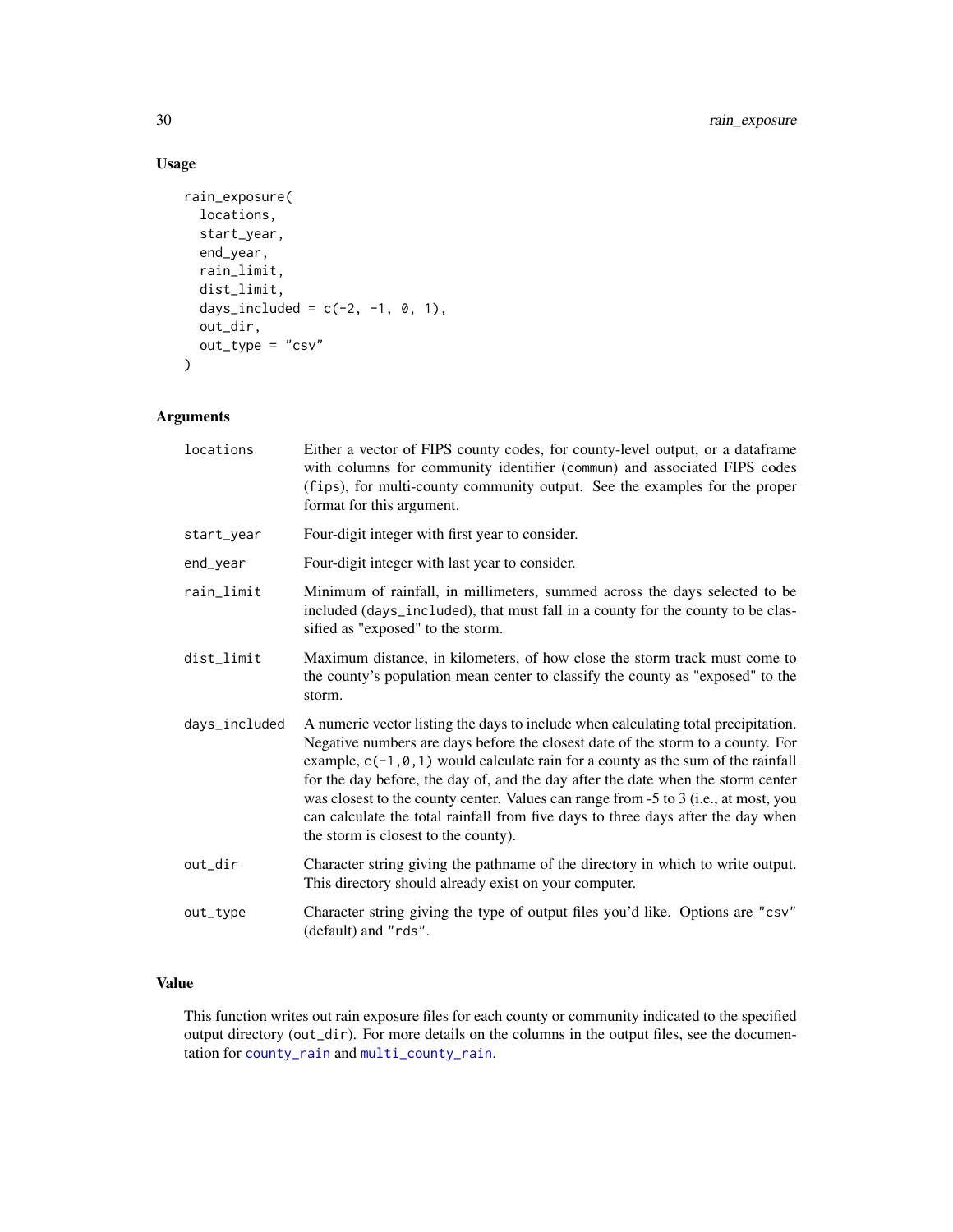#### <span id="page-30-0"></span>wind\_exposure 31

#### Examples

```
## Not run:
# Ensure that data package is available before running the example.
# If it is not, see the `hurricaneexposure` package vignette for details
# on installing the required data package.
if (requireNamespace("hurricaneexposuredata", quietly = TRUE)) {
# For these examples, you need to have a directory in your home
# directory called "tmp".
# By county
rain_exposure(locations = c("22071", "51700"),
              start_year = 1995, end_year = 2005,
              rain_limit = 100, dist_limit = 100,
              out\_dir = "~\div /tmp/storms")# For multi-county communities
communities <- data.frame(community_name = c(rep("ny", 6), "no", "new"),
                          fips = c("36005", "36047", "36061",
                          "36085", "36081", "36119",
                          "22071", "51700"))
rain_exposure(locations = communities,
              start_year = 1995, end_year = 2005,
              rainlimit = 100, dist_limit = 100,
              out_dir = "~/tmp/storms")
}
## End(Not run)
```
wind\_exposure *Write storm wind exposure files*

#### Description

This function takes an input of locations (either a vector of county FIPS or a dataframe of multicounty FIPS, with all FIPS listed for each county) and creates time series dataframes that can be merged with health time series, giving the dates and exposures for all storms meeting the given storm wind criteria.

```
wind_exposure(
  locations,
  start_year,
  end_year,
  wind_limit,
  wind_var,
  out_dir,
  out_type = "csv")
```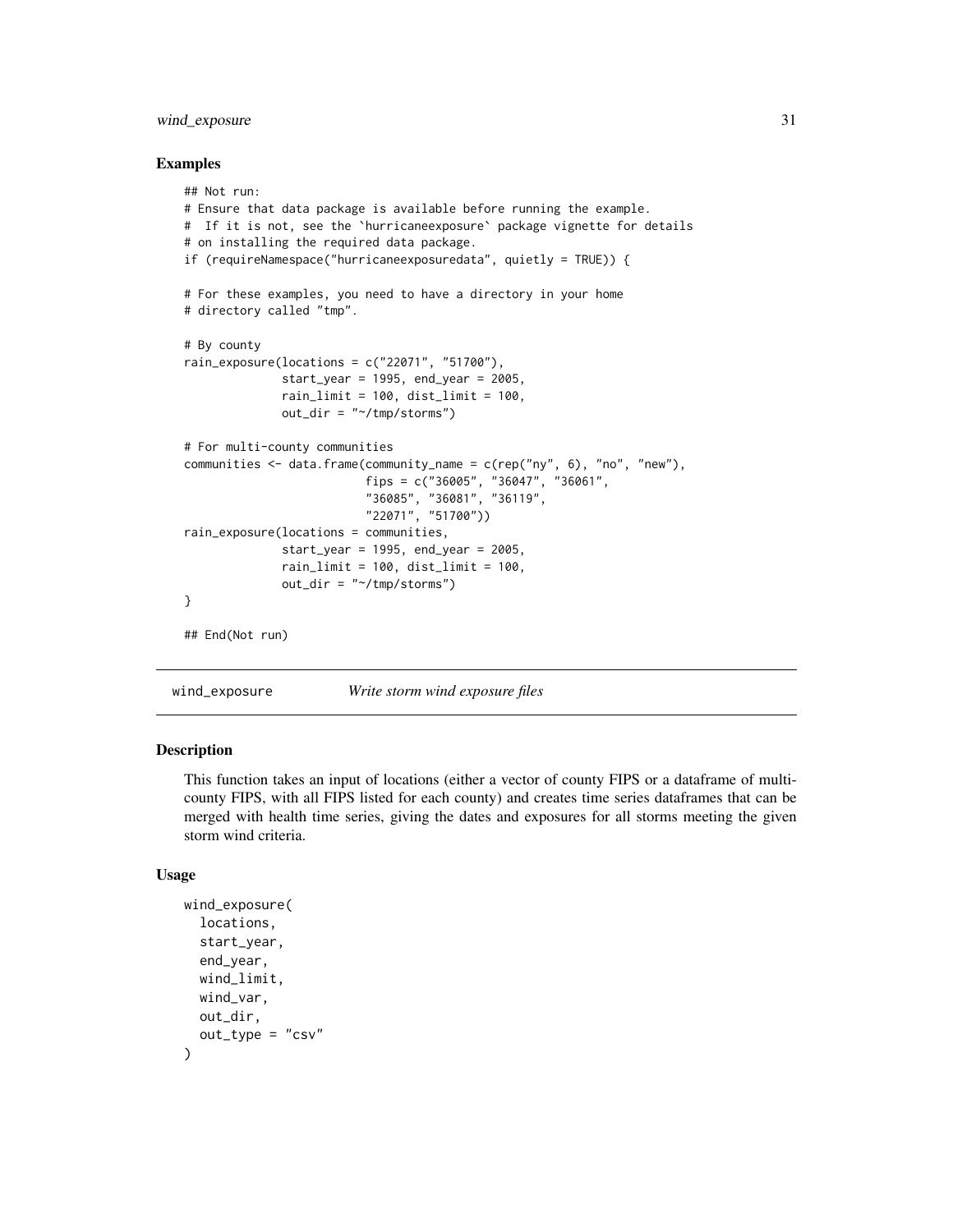<span id="page-31-0"></span>

| locations  | Either a vector of FIPS county codes, for county-level output, or a data frame<br>with columns for community identifier (commun) and associated FIPS codes<br>(fips), for multi-county community output. See the examples for the proper<br>format for this argument.                                                                                                                                              |
|------------|--------------------------------------------------------------------------------------------------------------------------------------------------------------------------------------------------------------------------------------------------------------------------------------------------------------------------------------------------------------------------------------------------------------------|
| start_year | Four-digit integer with first year to consider.                                                                                                                                                                                                                                                                                                                                                                    |
| end_year   | Four-digit integer with last year to consider.                                                                                                                                                                                                                                                                                                                                                                     |
| wind_limit | Vector giving the wind speed (in $m / s$ ) to use as a threshold for classifying a<br>county as "exposed" to a specific storm.                                                                                                                                                                                                                                                                                     |
| wind_var   | A character string giving the wind variable to use. Choices are "vmax_sust"<br>(maximum sustained winds; default), "vmax_gust" (maximum gust winds),<br>"sust_dur" (minutes of sustained winds of 20 m / s or higher) and "gust_dur"<br>(minutes of gust winds of 20 m / s or higher). If the Extended Best Tracks<br>wind radii are used as the source of wind data, the "gust_dur" option cannot<br>be selected. |
| out_dir    | Character string giving the pathname of the directory in which to write output.<br>This directory should already exist on your computer.                                                                                                                                                                                                                                                                           |
| out_type   | Character string giving the type of output files you'd like. Options are "csv"<br>(default) and "rds".                                                                                                                                                                                                                                                                                                             |

#### Value

Writes out a directory with rain exposure files for each county or community indicated. For more on the columns in this output, see the documentation for [county\\_wind](#page-6-1) and [multi\\_county\\_wind](#page-27-1).

#### Note

This function allows you to use different wind variables (sustained winds, which is the default; gust winds; duration of sustained winds; duration of gust winds) when pulling exposures by county. However, if pulling multi-county communities, currently only the sustained winds metric can be used with this function.

```
## Not run:
# Ensure that data package is available before running the example.
# If it is not, see the `hurricaneexposure` package vignette for details
# on installing the required data package.
if (requireNamespace("hurricaneexposuredata", quietly = TRUE)) {
# You will need a directory named "tmp" in your home directory to
# run these examples.
# By county
wind_exposure(locations = c("22071", "51700"),
              start_year = 1988, end_year = 2005,
              wind_limit = 10,
              out_dir = "~/tmp/storms")
```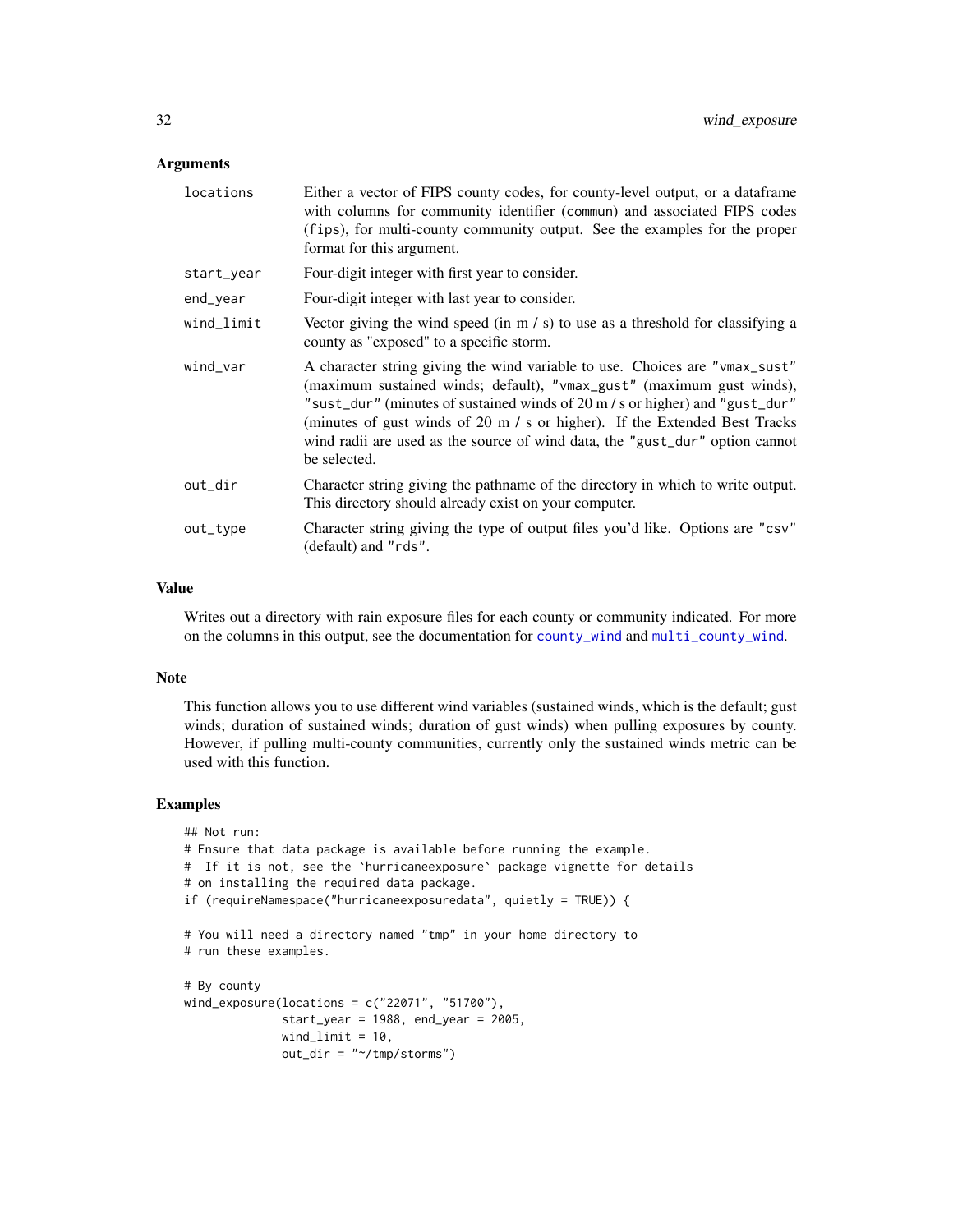```
# For multi-county communities
communities <- data.frame(community_name = c(rep("ny", 6), "no", "new"),
                          fips = c("36005", "36047", "36061",
                          "36085", "36081", "36119",
                          "22071", "51700"))
wind_exposure(locations = communities,
              start_year = 1988, end_year = 2005,
              windlimit = 10,
              out_dir = "~/tmp/storms")
}
```
## End(Not run)